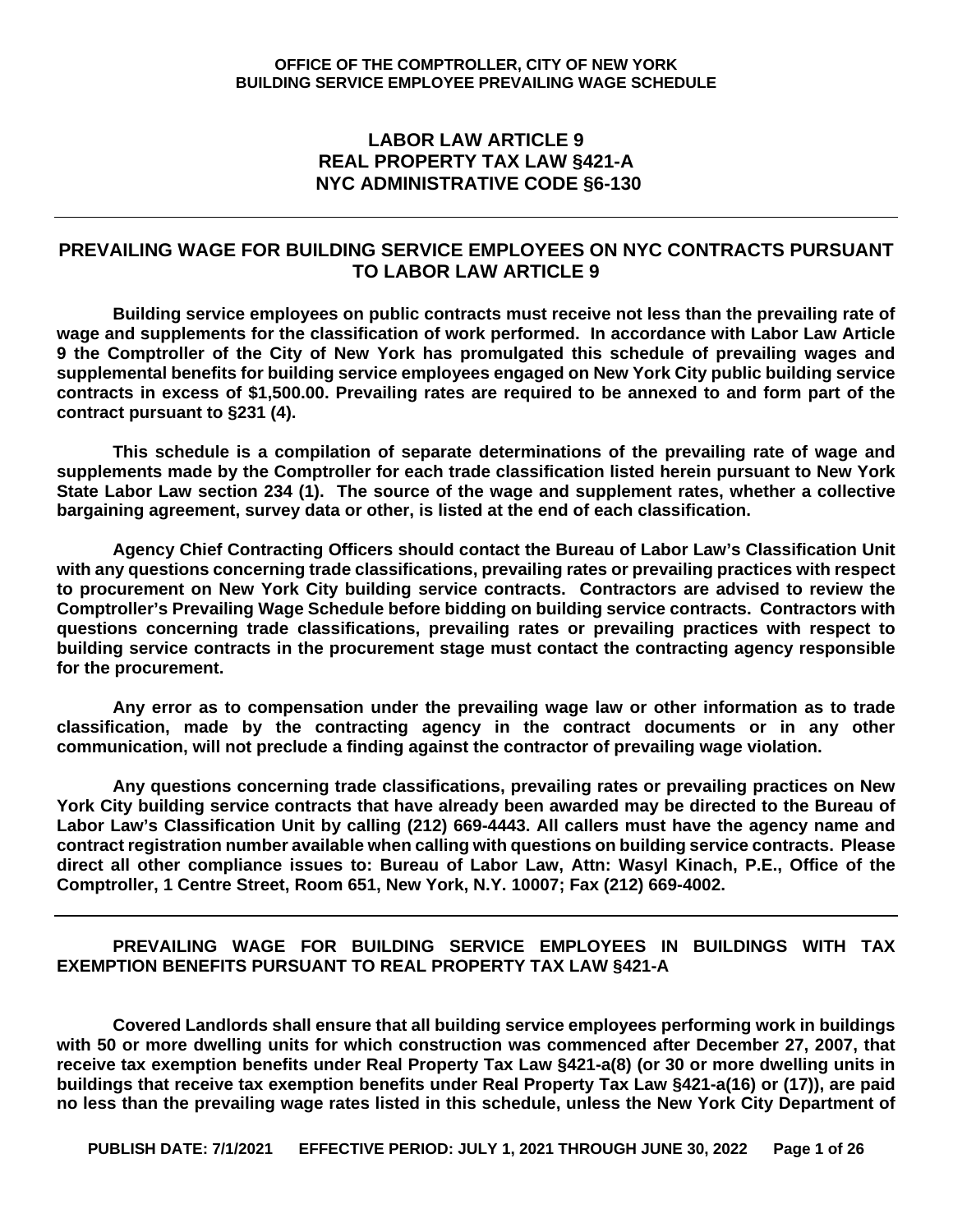**Housing Preservation and Development determines that, at initial occupancy, at least 50 percent of the dwelling units are affordable to individuals or families with a gross household income at or below 125 percent of the area median income and that any such units which are located in rental buildings will be subject to restrictions to insure that they will remain affordable for the entire period during which they receive benefits under Real Property Tax Law §421-a.**

#### **PREVAILING WAGE FOR BUILDING SERVICE EMPLOYEES IN NEW YORK CITY LEASED OR FINANCIALLY ASSISTED FACILITIES PURSUANT TO NYC ADMINISTRATIVE CODE § 6-130**

**Covered landlords & covered financial assistance recipients shall ensure that all building service employees performing building service work at the premises to which a lease or financial assistance pertains are paid no less than the prevailing wage listed in this Schedule.**

#### **Covered Landlords include:**

**Anyone leasing commercial office space or commercial office facilities of 10,000 square feet or more to New York City agencies that lease or rent no less than 51% of the total square footage of the building to which the lease applies (no less than 80% in Staten Island or in an area not defined as an exclusion area pursuant to section 421-a of the real property tax law on the date of enactment of the local law).**

#### **Covered Financial Assistance Recipients include:**

**Businesses with annual gross revenues of five million dollars or more who have received financial assistance from the City of New York (as defined in New York City Administrative Code §6-130) with a total value of one million dollars or more. Business Improvement Districts and employers with manufacturing operations at the premises to which the financial assistance pertains are not covered. Not-for-profit organizations are not covered unless they have received financial assistance in relation to a residential development project.**

**The information is intended to assist you in meeting your prevailing wage obligation. You should consult New York City Administrative Code §6-130 to determine whether you are covered by this prevailing wage law. New York City Administrative Code § 6-130 requires the City to maintain an updated list of covered landlords and financial assistance recipients who are subject to the prevailing wage requirement.**

**Labor Law § 231 (6) and NYC Administrative Law §6-130 requires contractors to post on the site of the work a current copy of this schedule of wages and supplements.** 

**This schedule is applicable to work performed during the effective period, unless otherwise noted. Changes to this schedule are published on our web site [comptroller.nyc.gov/wages.](http://comptroller.nyc.gov/wages) Contractors must pay the wages and supplements in effect when the building service employee performs the work. Preliminary schedules for future one-year periods appear in the City Record on or about June 1 each succeeding year. Final schedules appear on or about July 1 in the City Record and on our web site [comptroller.nyc.gov/wages.](http://comptroller.nyc.gov/wages)**

**Contractors are solely responsible for maintaining original payroll records delineating, among other things, the hours worked by each employee within a given classification.**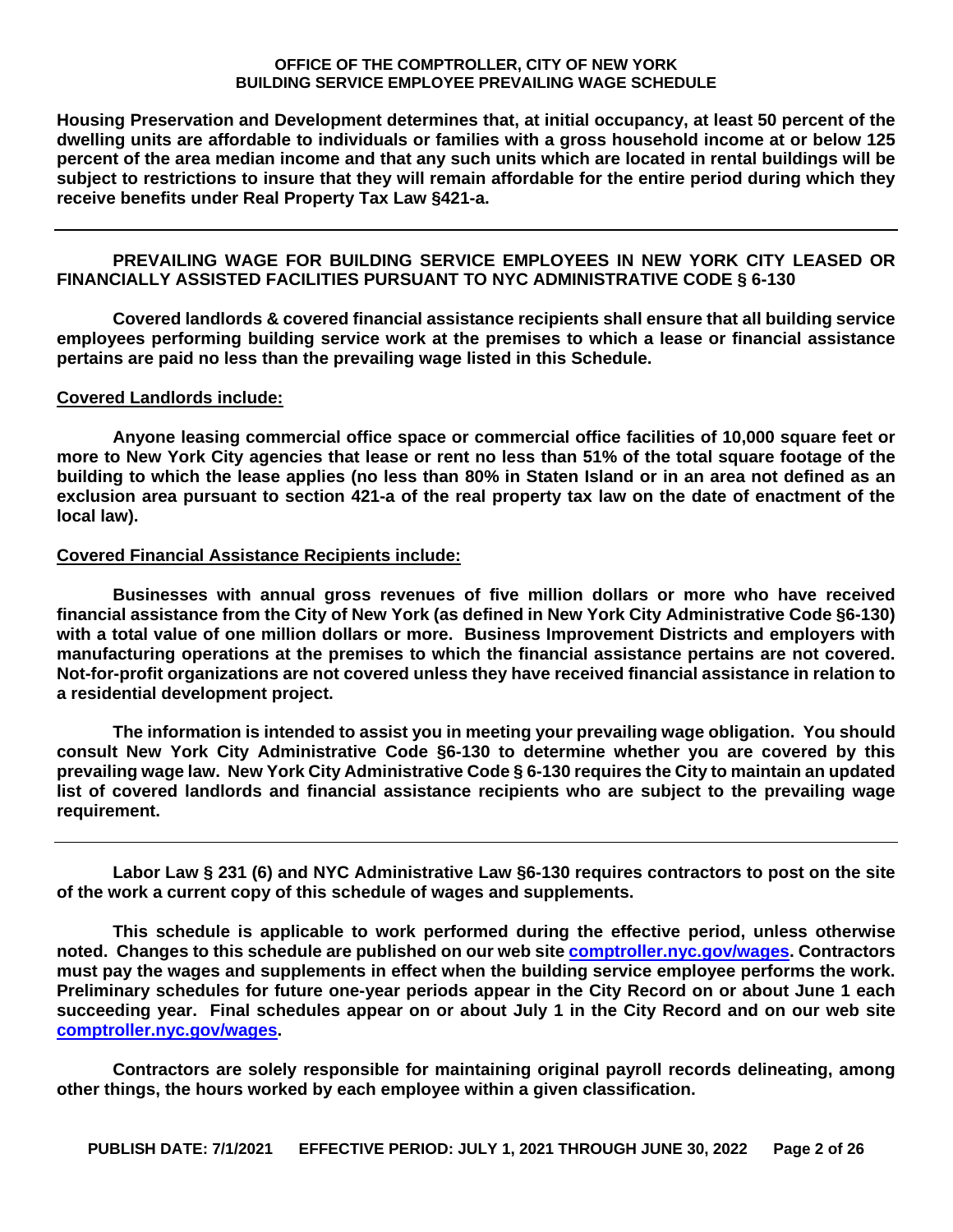**In order to meet their obligation to provide prevailing supplemental benefits to each covered employee, employers must either:**

- **1) Provide bona fide fringe benefits which cost the employer no less than the prevailing supplemental benefits rate; or**
- **2) Supplement the employee's hourly wage by an amount no less than the prevailing supplemental benefits rate; or**
- **3) Provide a combination of bona fide fringe benefits and wage supplements which cost the employer no less than the prevailing supplemental benefits rate in total.**

**Although prevailing wage laws do not require employers to provide bona fide fringe benefits (as opposed to wage supplements) to their employees, other laws may. For example, the Employee Retirement Income Security Act, 29 U.S.C. § 1001 et seq., the Patient Protection and Affordable Care Act, 42 U.S.C. § 18001 et seq., and the New York City Paid Sick Leave Law, N.Y.C. Admin. Code § 20-911 et seq., require certain employers to provide certain benefits to their employees. Labor agreements to which employers are a party may also require certain benefits. The Comptroller's Office does not enforce these laws or agreements.**

**Employers must provide prevailing supplemental benefits at the straight time rate for each hour worked unless otherwise noted in the classification.**

**Paid Holidays, Vacation and Sick Leave when listed must be paid or provided in addition to the prevailing hourly supplemental benefit rate.**

**For more information, please refer to the Comptroller's Prevailing Wage Law Regulations in Title 44 of the Rules of the City of New York, Chapter 2, available at [comptroller.nyc.gov/wages.](http://comptroller.nyc.gov/wages)**

> **Wasyl Kinach, P.E. Director of Classifications Bureau of Labor Law**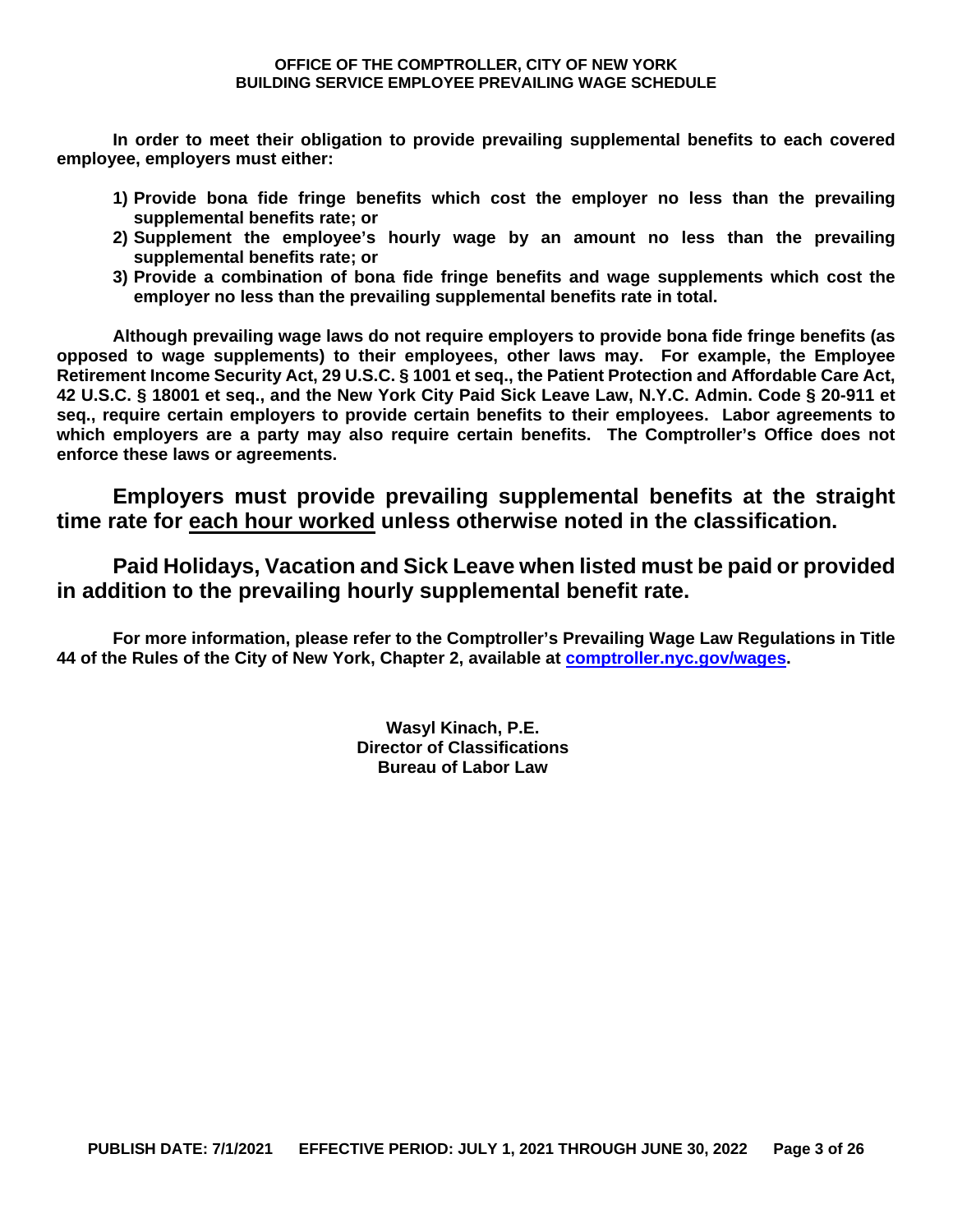

**The City of New York Office of the Comptroller Bureau Of Labor Law 1 Centre Street New York, NY 10007 ─────────────**

**Scott M. Stringer Comptroller**

**If you are a Covered Building Service Employee and you have been paid less than the Prevailing Wage and Benefits, please contact us at 212–669–4443 or download our complaint form from our website at [comptroller.nyc.gov/wages.](http://comptroller.nyc.gov/wages)** 

**Si es un empleado de servicios a edificios elegible y recibió menos del sueldo prevalente y beneficios, por favor contáctenos en 212-669-4443 o descarga un formulario de reclamo del sitio del Internet [comptroller.nyc.gov/wages.](http://comptroller.nyc.gov/wages)**

> **Wasyl Kinach, P.E. Director of Classifications Bureau of Labor Law**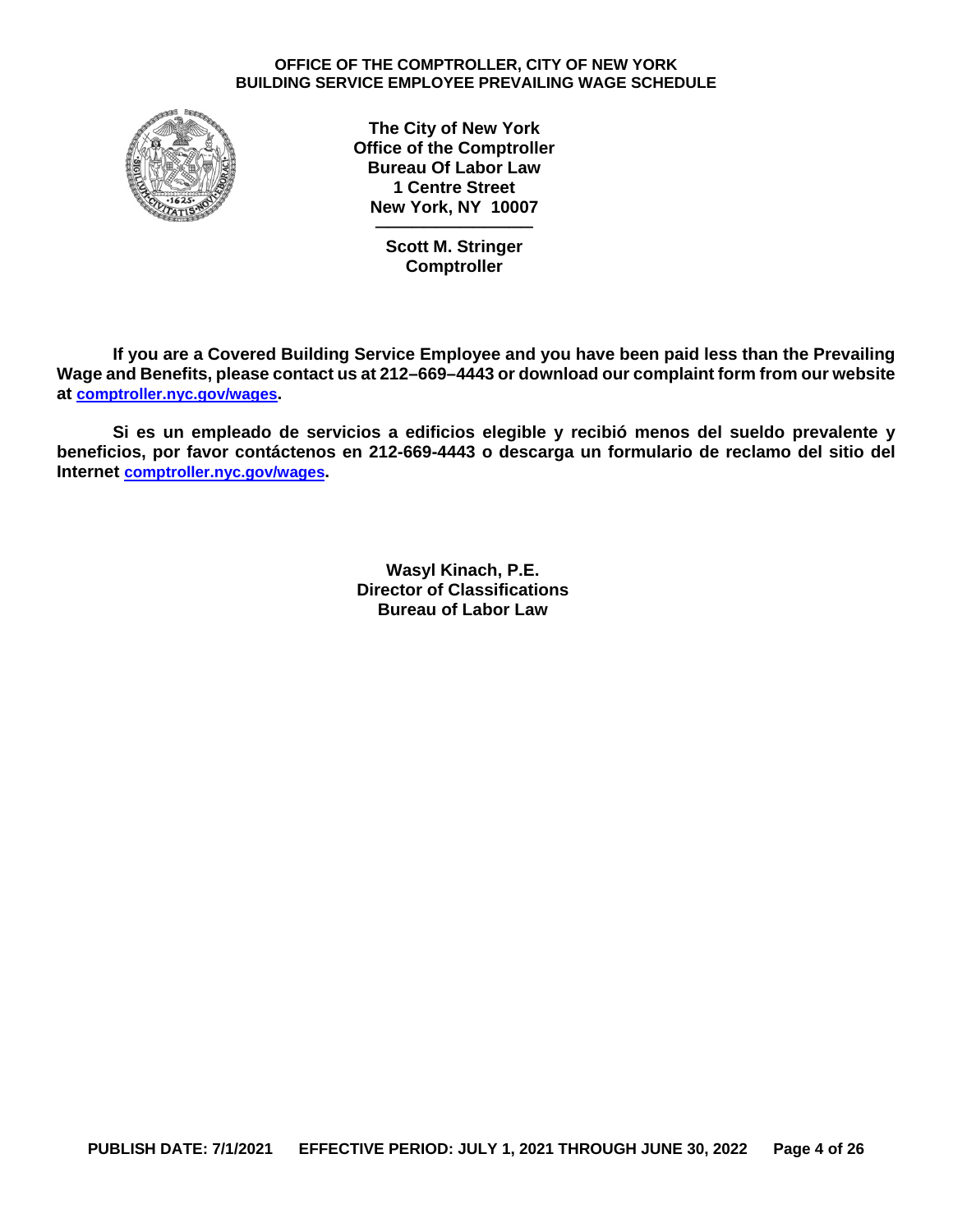# **TABLE OF CONTENTS**

| <b>CLASSIFICATION</b> | <b>PAGE</b> |
|-----------------------|-------------|
|                       |             |
|                       |             |
|                       |             |
|                       |             |
|                       |             |
|                       |             |
|                       |             |
|                       |             |
|                       |             |
|                       |             |
|                       |             |
|                       |             |
|                       |             |
|                       |             |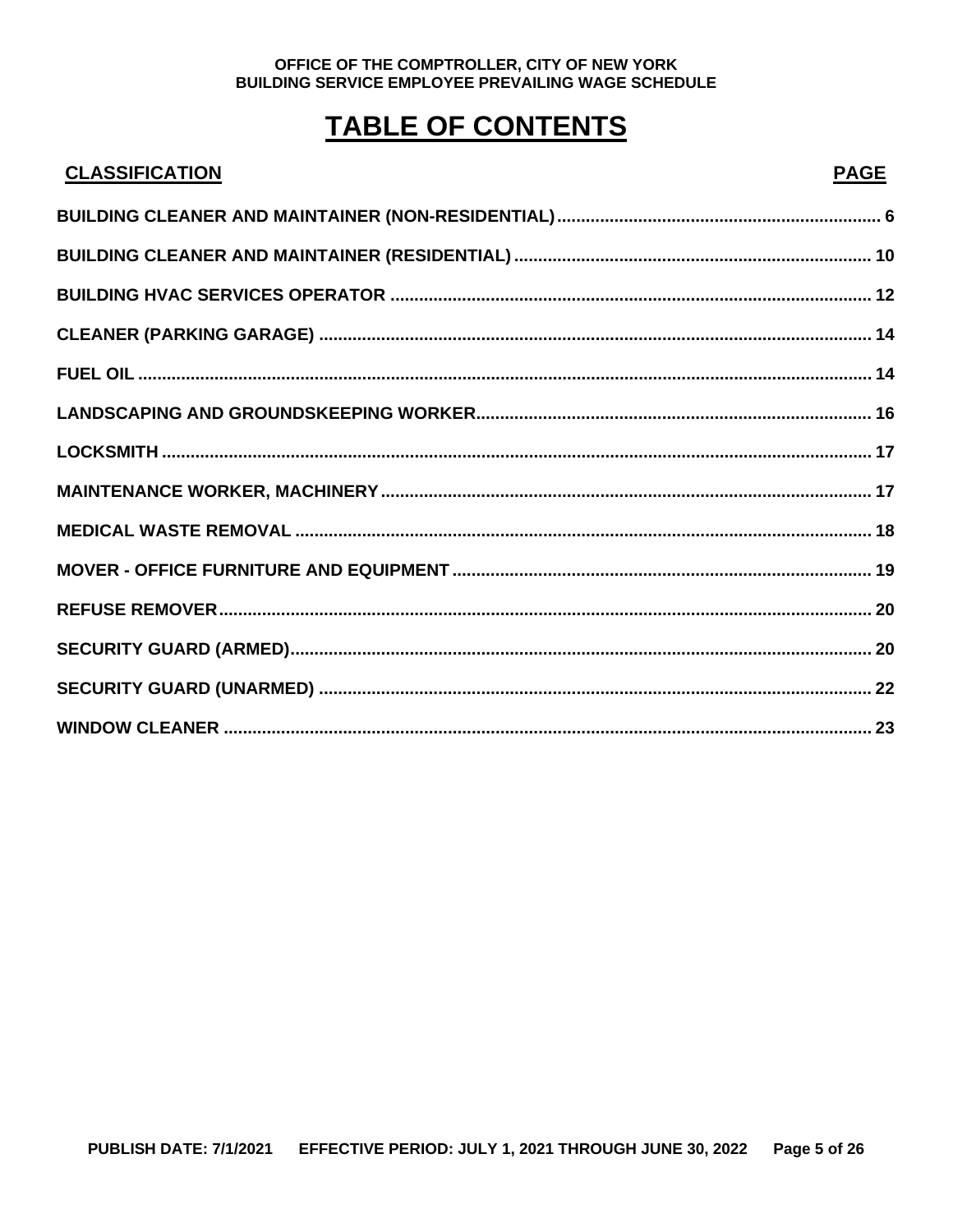# <span id="page-5-0"></span>**BUILDING CLEANER AND MAINTAINER (NON-RESIDENTIAL)**

## **Building Class "A" Handyperson (Over 280,000 square feet gross area)**

**(Includes all building service employees that, by training and experience, possess a certain amount of mechanical or technical skill and devote more than fifty (50) percent of their working time in a building to work involving such skills.)**

**Effective Period: 7/1/2021 - 12/31/2021 Wage Rate per Hour: \$30.52 Supplemental Benefit Rate per Hour: \$13.78 Supplemental Note: for new hire 0-3 months of employment - \$0.00**

**Effective Period: 1/1/2022 - 6/30/2022 Wage Rate per Hour: \$31.27 Supplemental Benefit Rate per Hour: \$14.34 Supplemental Note: for new hire 0-3 months of employment - \$0.00**

## **Building Class "A" Foreperson, Starter (Over 280,000 square feet gross area)**

**Effective Period: 7/1/2021 - 12/31/2021 Wage Rate per Hour: \$30.41 Supplemental Benefit Rate per Hour: \$13.78 Supplemental Note: for new hire 0-3 months of employment - \$0.00**

**Effective Period: 1/1/2022 - 6/30/2022 Wage Rate per Hour: \$31.16 Supplemental Benefit Rate per Hour: \$14.34 Supplemental Note: for new hire 0-3 months of employment - \$0.00**

## **Building Class "A" Cleaner/Porter, Elevator Operator, Exterminator, Fire Safety Director (Over 280,000 square feet gross area)**

**Effective Period: 7/1/2021 - 12/31/2021 Wage Rate per Hour: \$27.95 Supplemental Benefit Rate per Hour: \$13.78**

**New Hire Wage Rate per Hour: 0-21 months of employment - \$20.96 22-42 months of employment - \$ 23.76**

**New Hire Supplemental Benefit Rate per Hour: 0-3 months of employment - \$0.00 4-12 months of employment - \$10.39 13-24 months of employment - \$13.46**

**Effective Period: 1/1/2022 - 6/30/2022 Wage Rate per Hour: \$28.65 Supplemental Benefit Rate per Hour: \$14.34**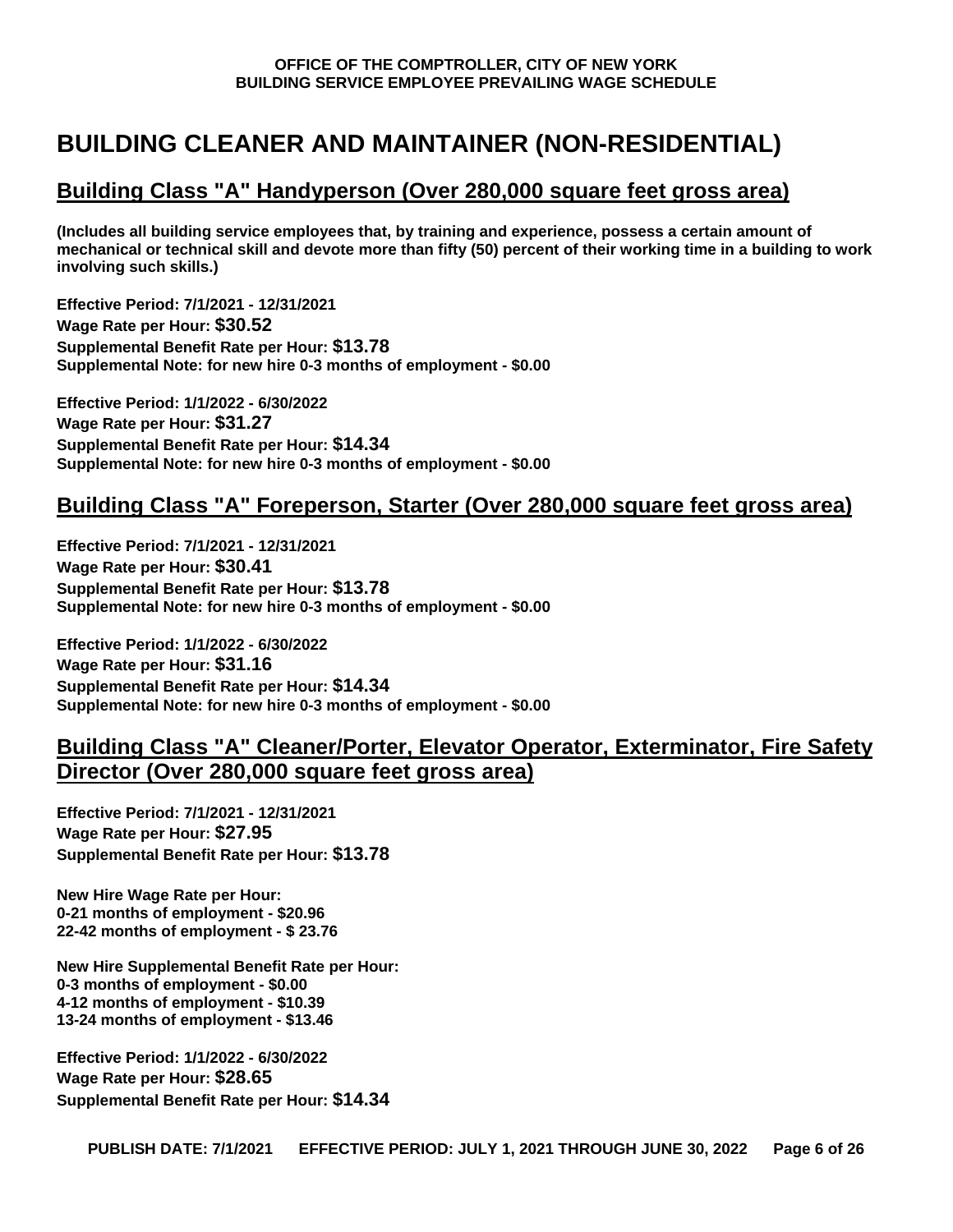**New Hire Wage Rate per Hour: 0-21 months of employment - \$21.49 22-42 months of employment - \$ 24.35**

**New Hire Supplemental Benefit Rate per Hour: 0-3 months of employment - \$0.00 4-12 months of employment - \$10.84 13-24 months of employment - \$14.01**

## **Building Class "B" Handyperson (Over 120,000 and less than 280,000 square feet gross area)**

**(Includes all building service employees that, by training and experience, possess a certain amount of mechanical or technical skill and devote more than fifty (50) percent of their working time in a building to work involving such skills.)**

**Effective Period: 7/1/2021 - 12/31/2021 Wage Rate per Hour: \$30.49 Supplemental Benefit Rate per Hour: \$13.78 Supplemental Note: for new hire 0-3 months of employment - \$0.00**

**Effective Period: 1/1/2022 - 6/30/2022 Wage Rate per Hour: \$31.24 Supplemental Benefit Rate per Hour: \$14.34 Supplemental Note: for new hire 0-3 months of employment - \$0.00**

# **Building Class "B" Foreperson, Starter (Over 120,000 and less than 280,000 square feet gross area)**

**Effective Period: 7/1/2021 - 12/31/2021 Wage Rate per Hour: \$30.38 Supplemental Benefit Rate per Hour: \$13.78 Supplemental Note: for new hire 0-3 months of employment - \$0.00**

**Effective Period: 1/1/2022 - 6/30/2022 Wage Rate per Hour: \$31.13 Supplemental Benefit Rate per Hour: \$14.34 Supplemental Note: for new hire 0-3 months of employment - \$0.00**

## **Building Class "B" Cleaner/Porter, Elevator Operator, Exterminator, Fire Safety Director (Over 120,000 and less than 280,000 square feet gross area)**

**Effective Period: 7/1/2021 - 12/31/2021 Wage Rate per Hour: \$27.92 Supplemental Benefit Rate per Hour: \$13.78**

**New Hire Wage Rate per Hour: 0-21 months of employment - \$20.94 22-42 months of employment - \$ 23.73**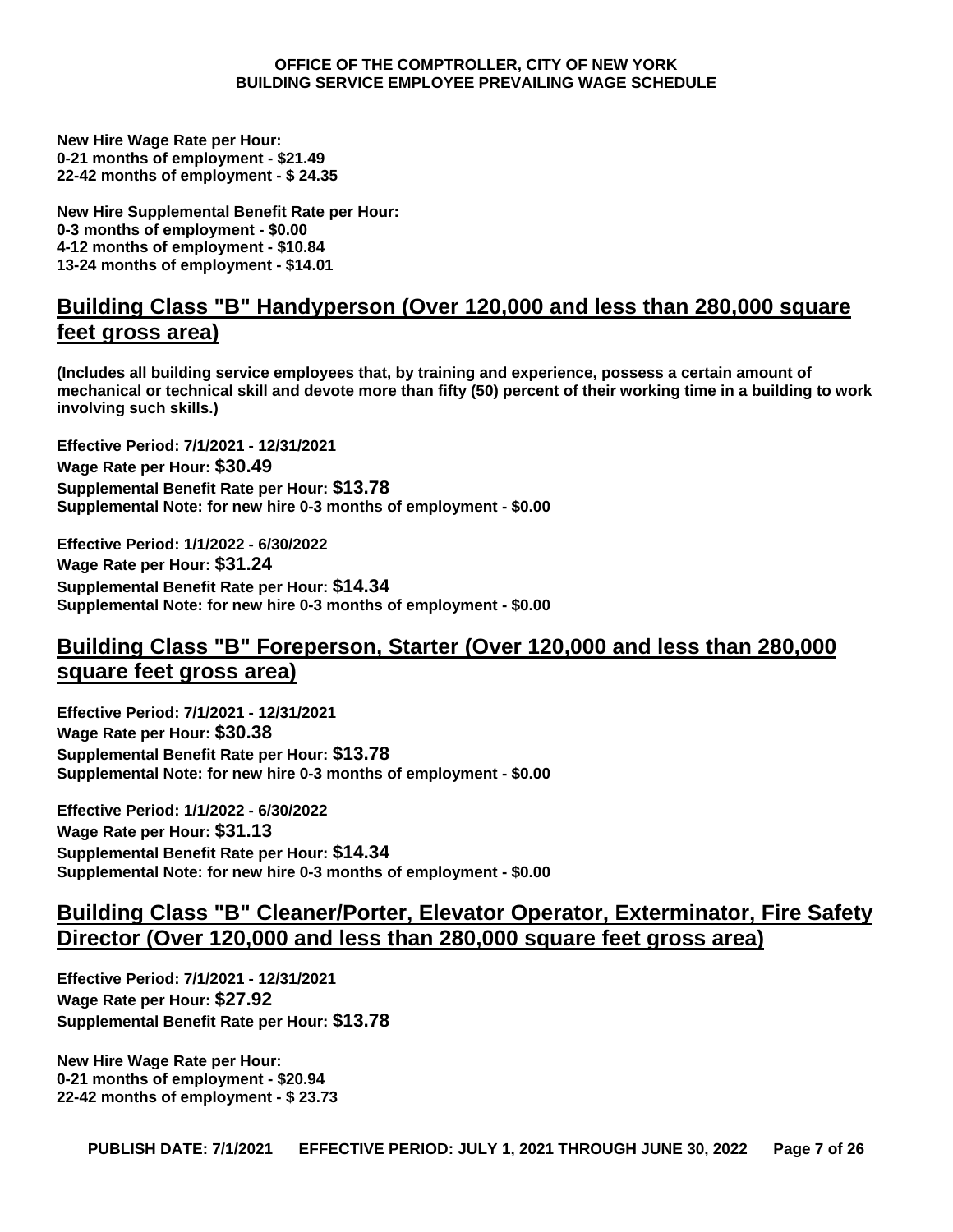**New Hire Supplemental Benefit Rate per Hour: 0-3 months of employment - \$0.00 4-12 months of employment - \$10.39 13-24 months of employment - \$13.46**

**Effective Period: 1/1/2022 - 6/30/2022 Wage Rate per Hour: \$28.62 Supplemental Benefit Rate per Hour: \$14.34**

**New Hire Wage Rate per Hour: 0-21 months of employment - \$21.46 22-42 months of employment - \$ 24.32**

**New Hire Supplemental Benefit Rate per Hour: 0-3 months of employment - \$0.00 4-12 months of employment - \$10.84 13-24 months of employment - \$14.01**

# **Building Class "C" Handyperson (Less than 120,000 square feet gross area)**

**(Includes all building service employees that, by training and experience, possess a certain amount of mechanical or technical skill and devote more than fifty (50) percent of their working time in a building to work involving such skills.)**

**Effective Period: 7/1/2021 - 12/31/2021 Wage Rate per Hour: \$30.45 Supplemental Benefit Rate per Hour: \$13.78 Supplemental Note: for new hire 0-3 months of employment - \$0.00**

**Effective Period: 1/1/2022 - 6/30/2022 Wage Rate per Hour: \$31.20 Supplemental Benefit Rate per Hour: \$14.34 Supplemental Note: for new hire 0-3 months of employment - \$0.00**

## **Building Class "C" Foreperson, Starter (Less than 120,000 square feet gross area)**

**Effective Period: 7/1/2021 - 12/31/2021 Wage Rate per Hour: \$30.34 Supplemental Benefit Rate per Hour: \$13.78 Supplemental Note: for new hire 0-3 months of employment - \$0.00**

**Effective Period: 1/1/2022 - 6/30/2022 Wage Rate per Hour: \$31.09 Supplemental Benefit Rate per Hour: \$14.34 Supplemental Note: for new hire 0-3 months of employment - \$0.00**

# **Building Class "C" Cleaner/Porter, Elevator Operator, Exterminator, Fire Safety Director (Less than 120,000 square feet gross area)**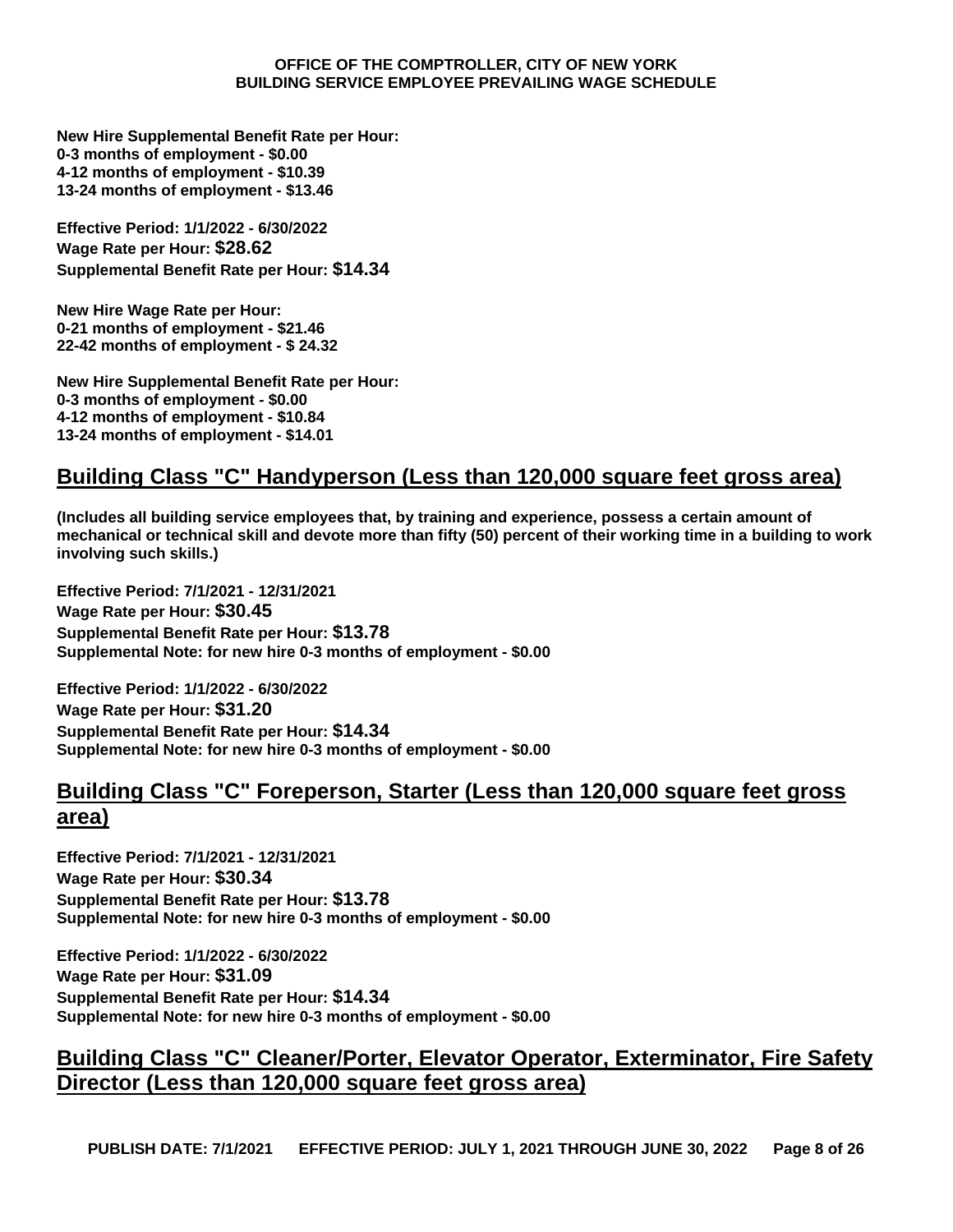**Effective Period: 7/1/2021 - 12/31/2021 Wage Rate per Hour: \$27.87 Supplemental Benefit Rate per Hour: \$13.78**

**New Hire Wage Rate per Hour: 0-21 months of employment - \$20.90 22-42 months of employment - \$ 23.69**

**New Hire Supplemental Benefit Rate per Hour: 0-3 months of employment - \$0.00 4-12 months of employment - \$10.39 13-24 months of employment - \$13.46**

**Effective Period: 1/1/2022 - 6/30/2022 Wage Rate per Hour: \$28.57 Supplemental Benefit Rate per Hour: \$14.34**

**New Hire Wage Rate per Hour: 0-21 months of employment - \$21.43 22-42 months of employment - \$ 24.29**

**New Hire Supplemental Benefit Rate per Hour: 0-3 months of employment - \$0.00 4-12 months of employment - \$10.84 13-24 months of employment - \$14.01**

**For all BUILDING CLEANER AND MAINTAINER (NON-RESIDENTIAL) titles:**

**New Hire: Shall be defined as an employee who has not worked any hours with the Employer or at the Facility during the previous six-month period.**

**Months of Employment: Shall be defined as an Employee's total length of service with the Employer or at the Facility, whichever is greater.**

**Vacation Relief Employee: Employees hired to replace vacationing employees only, may be paid 60% of wage and no benefits for up to 5 months.**

**The paid holidays, vacation and sick leave listed below must be paid or provided in addition to the hourly supplemental benefit rate.**

## **Overtime Description**

**Supplemental Benefits shall be paid for each hour paid, up to forty (40) paid hours per week. Time and one half the regular rate for Saturday and Sunday, unless normal business at the Facility includes weekend operations.**

## **Overtime**

**Time and one half the regular rate after an 8 hour day. Time and one half the regular rate for work on a holiday plus the day's pay. Time and one half the regular hourly rate after 40 straight time hours in any work week.**

## **Paid Holidays**

**New Year's Day President's Day Good Friday Memorial Day**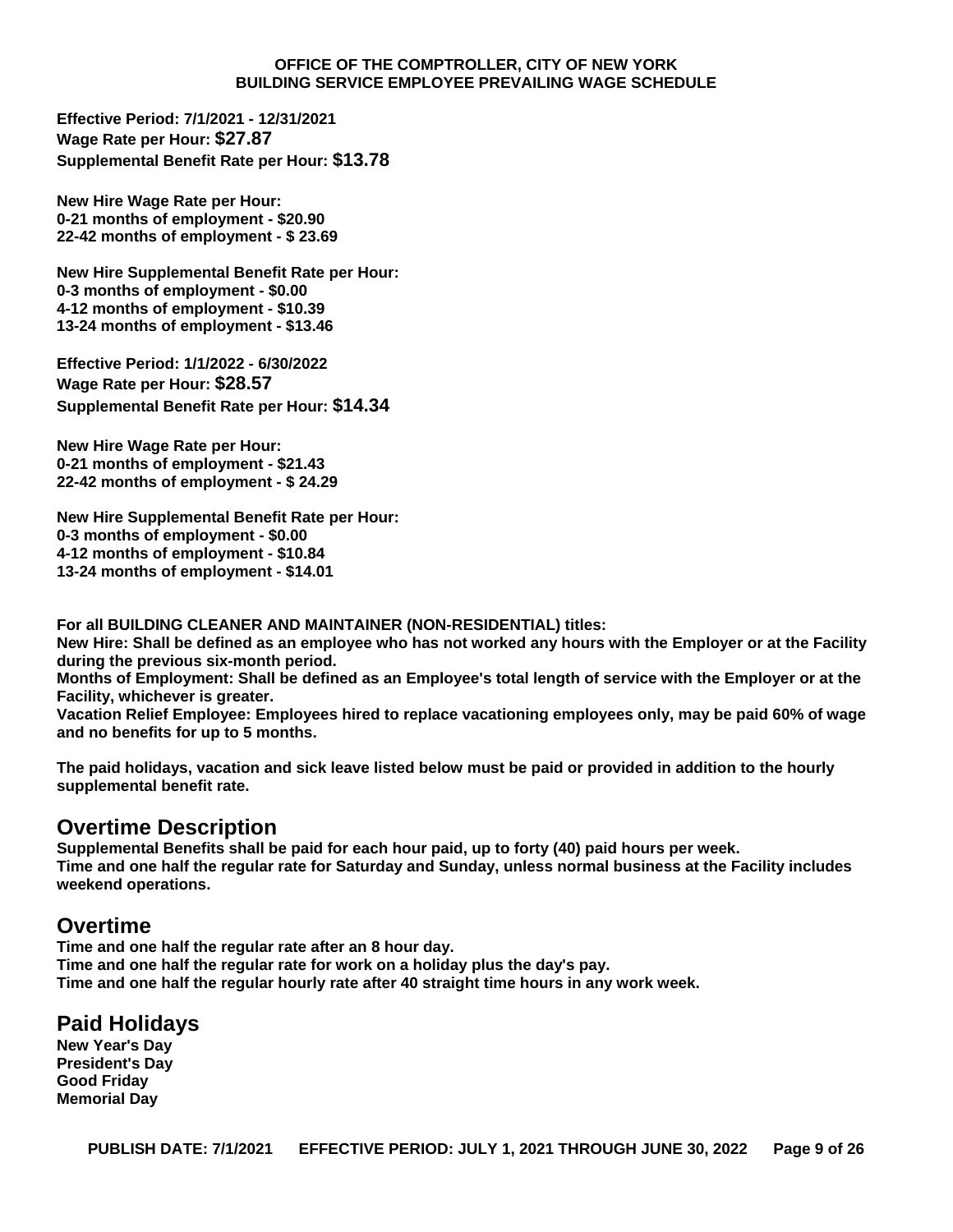**Independence Day Labor Day Columbus Day Thanksgiving Day Day after Thanksgiving Christmas Day**

## **Vacation**

| Less than 6 months of workno vacation         |  |
|-----------------------------------------------|--|
| 6 months of workthree (3) days                |  |
|                                               |  |
|                                               |  |
| 15 years of worktwenty (20) days              |  |
| 21 years of worktwenty-one (21) days          |  |
| 22 years of worktwenty-two (22) days          |  |
| 23 years of worktwenty-three (23) days        |  |
|                                               |  |
| 25 years or more of worktwenty-five (25) days |  |
| Plus two Personal Days per year.              |  |
|                                               |  |

**Sick Leave: 10 sick days per year. Unused sick leave paid in the succeeding January, one full day pay for each unused sick day.**

**If, pursuant to U.S. Centers for Disease Control and Prevention, NYS Department of Health, and/or NYC Department of Health and Mental Hygiene guidelines, an Employer directs an employee or employees to selfquarantine or self-isolate because of a worksite exposure to COVID-19, such employee will be paid two (2) weeks of paid leave without reduction of any such affected employee's existing paid leave entitlements.**

**(Local #32 B/J)**

# <span id="page-9-0"></span>**BUILDING CLEANER AND MAINTAINER (RESIDENTIAL)**

# **Residential Building Handyperson**

**(Includes all building service employees that, by training and experience, possess a certain amount of mechanical or technical skill and devote more than fifty (50) percent of their working time in a building to work involving such skills.)**

**Effective Period: 7/1/2021 - 12/31/2021 Wage Rate per Hour: \$29.08 Supplemental Benefit Rate per Hour: \$13.71 Supplemental Note: for new hire 0-3 months of employment - \$0.00**

**Effective Period: 1/1/2022 - 6/30/2022 Wage Rate per Hour: \$29.08 Supplemental Benefit Rate per Hour: \$14.26 Supplemental Note: for new hire 0-3 months of employment - \$0.00**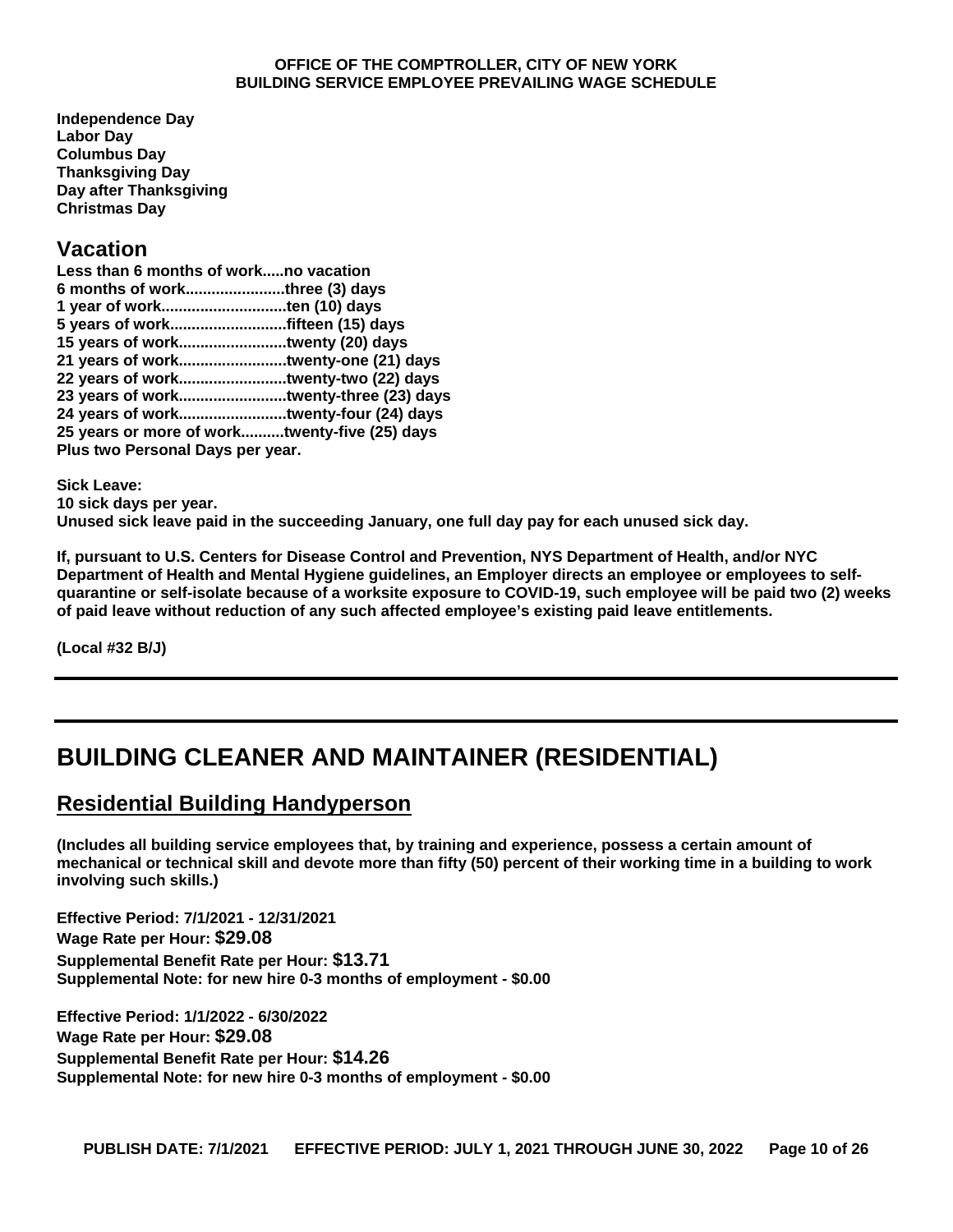## **Residential Building Cleaner/Porter, Doorperson, Elevator Operator**

**(Includes all building service employees that keep buildings in clean and orderly condition, provide services to assist tenants such as with elevators, mail, keys and opening doors, and screen and announce visitors.)**

**Effective Period: 7/1/2021 - 12/31/2021 Wage Rate per Hour: \$26.45 Supplemental Benefit Rate per Hour: \$13.71**

**New Hire Wage Rate per Hour: 0-21 months of employment - \$19.84 22-42 months of employment - \$ 22.48**

**New Hire Supplemental Benefit Rate per Hour: 0-3 months of employment - \$0.00 4-12 months of employment - \$10.39 13-24 months of employment - \$13.46**

**Effective Period: 1/1/2022 - 6/30/2022 Wage Rate per Hour: \$26.45 Supplemental Benefit Rate per Hour: \$14.26**

**New Hire Wage Rate per Hour: 0-21 months of employment - \$19.84 22-42 months of employment - \$ 22.48**

**New Hire Supplemental Benefit Rate per Hour: 0-3 months of employment - \$0.00 4-12 months of employment - \$10.84 13-24 months of employment - \$14.01**

**For all BUILDING CLEANER AND MAINTAINER (RESIDENTIAL) titles: New Hire: Shall be defined as an employee who has not worked any hours with the Employer or at the Facility during the previous six-month period. Months of Employment: Shall be defined as an Employee's total length of service with the Employer or at the Facility, whichever is greater.**

**Vacation Relief Employee: Employees hired to replace vacationing employees only, may be paid 60% of wage and no benefits for up to 5 months.**

**The paid holidays, vacation and sick leave listed below must be paid or provided in addition to the hourly supplemental benefit rate.**

## **Overtime Description**

**Supplemental Benefits shall be paid for each hour paid, up to forty (40) paid hours per week.**

## **Overtime**

**Time and one half the regular rate after an 8 hour day. Time and one half the regular rate for work on a holiday plus the day's pay. Time and one half the regular hourly rate after 40 straight time hours in any work week.**

## **Paid Holidays**

**New Year's Day**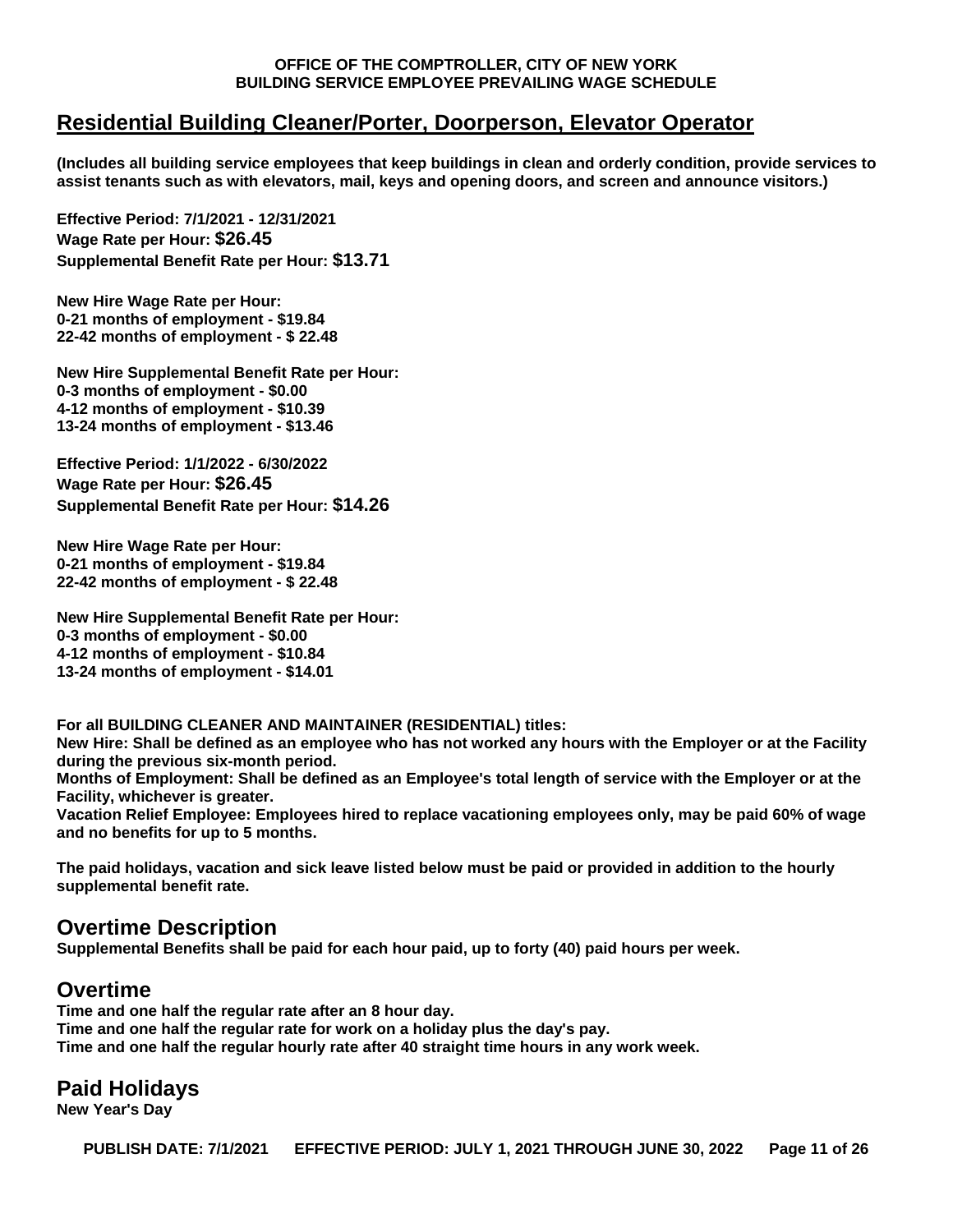**Martin Luther King Jr. Day President's Day Memorial Day Independence Day Labor Day Columbus Day Election Day Thanksgiving Day Christmas Day**

## **Vacation**

| Plus two Personal Days per year. |
|----------------------------------|
|                                  |

**SICK LEAVE After 1 year of service................ten (10) days per year**

**If, pursuant to U.S. Centers for Disease Control and Prevention, NYS Department of Health, and/or NYC Department of Health and Mental Hygiene guidelines, an Employer directs an employee or employees to selfquarantine or self-isolate because of a worksite exposure to COVID-19, such employee will be paid two (2) weeks of paid leave without reduction of any such affected employee's existing paid leave entitlements.**

**(Local #32 B/J)**

# <span id="page-11-0"></span>**BUILDING HVAC SERVICES OPERATOR**

# **Engineer (Refrigeration)**

**Effective Period: 7/1/2021 - 12/31/2021 Wage Rate per Hour: \$45.17 Supplemental Benefit Rate per Hour: \$21.56**

**New Hire Wage Rate: First 2 years of employment as an Engineer in the industry - \$40.65 New Hire Supplemental Benefit Rate: First 2 years of employment as an Engineer in the industry - \$21.35**

**Effective Period: 1/1/2022 - 6/30/2022 Wage Rate per Hour: \$46.53 Supplemental Benefit Rate per Hour: \$22.57**

**New Hire Wage Rate: First 2 years of employment as an Engineer in the industry - \$41.88 New Hire Supplemental Benefit Rate: First 2 years of employment as an Engineer in the industry - \$22.36**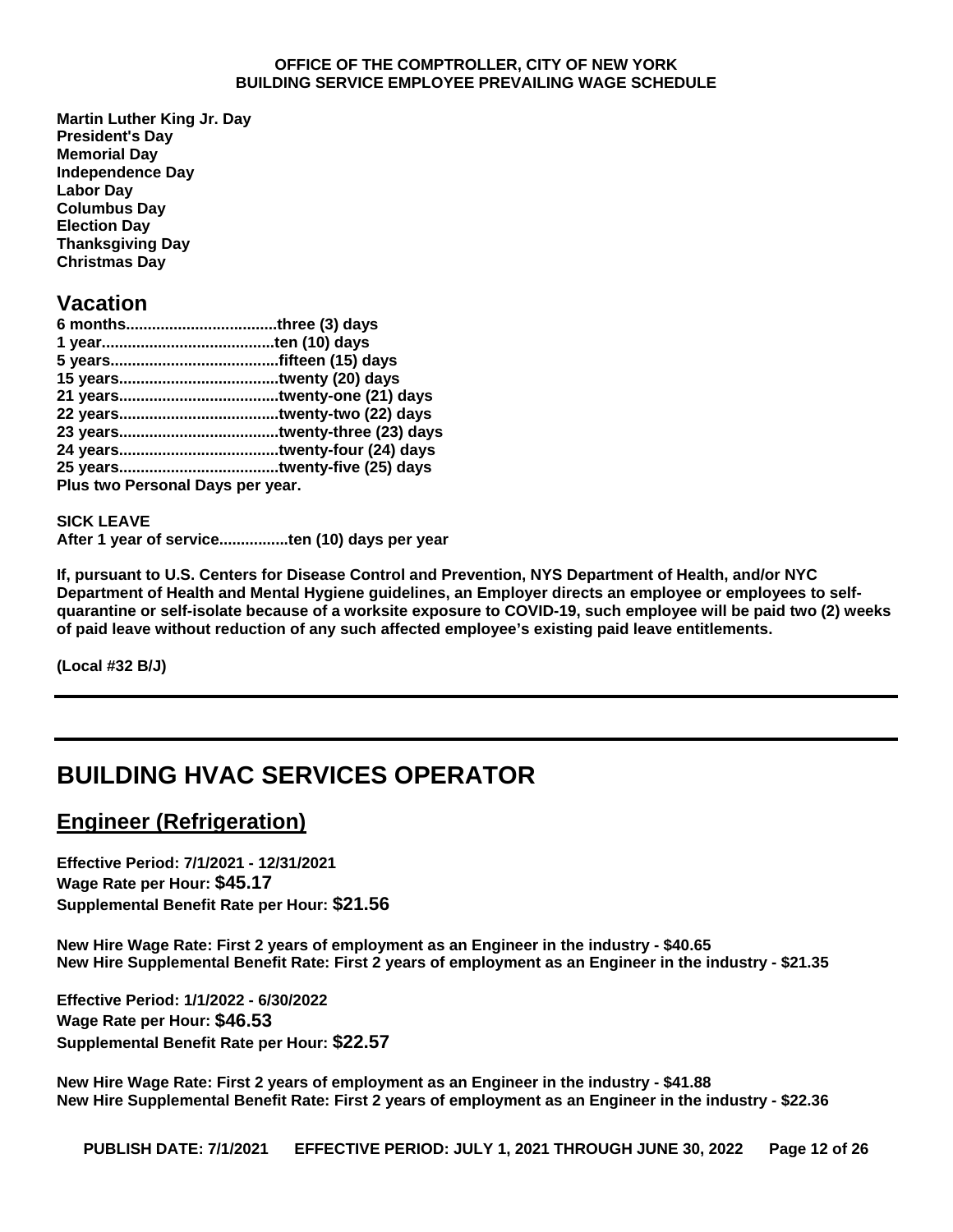## **Fireperson**

**Fireperson (Helper): Assist the Engineer**

**Effective Period: 7/1/2021 - 12/31/2021 Wage Rate per Hour: \$35.17 Supplemental Benefit Rate per Hour: \$21.10**

**Effective Period: 1/1/2022 - 6/30/2022 Wage Rate per Hour: \$36.23 Supplemental Benefit Rate per Hour: \$22.10**

**Please note that the NYC Comptroller's Office does not publish rates for the Stationary Engineer title.**

**For all BUILDING HVAC SERVICES OPERATOR titles: Supplemental Benefits shall be paid for each hour paid (excluding paid sick days).**

**The paid holidays and vacation leave listed below must be paid or provided in addition to the hourly supplemental benefit rate.**

### **Overtime Description**

**All hours worked on a holiday shall be paid at two and one half times the regular wage rate in lieu of the paid day off.**

### **Overtime**

**Time and one half the regular rate after an 8 hour day. Time and one half the regular rate for Saturday. Time and one half the regular rate for Sunday.**

## **Paid Holidays**

**New Year's Day Memorial Day Independence Day Labor Day Thanksgiving Day Christmas Day Plus six (6) floating Holidays**

## **Vacation**

**(Local #94)**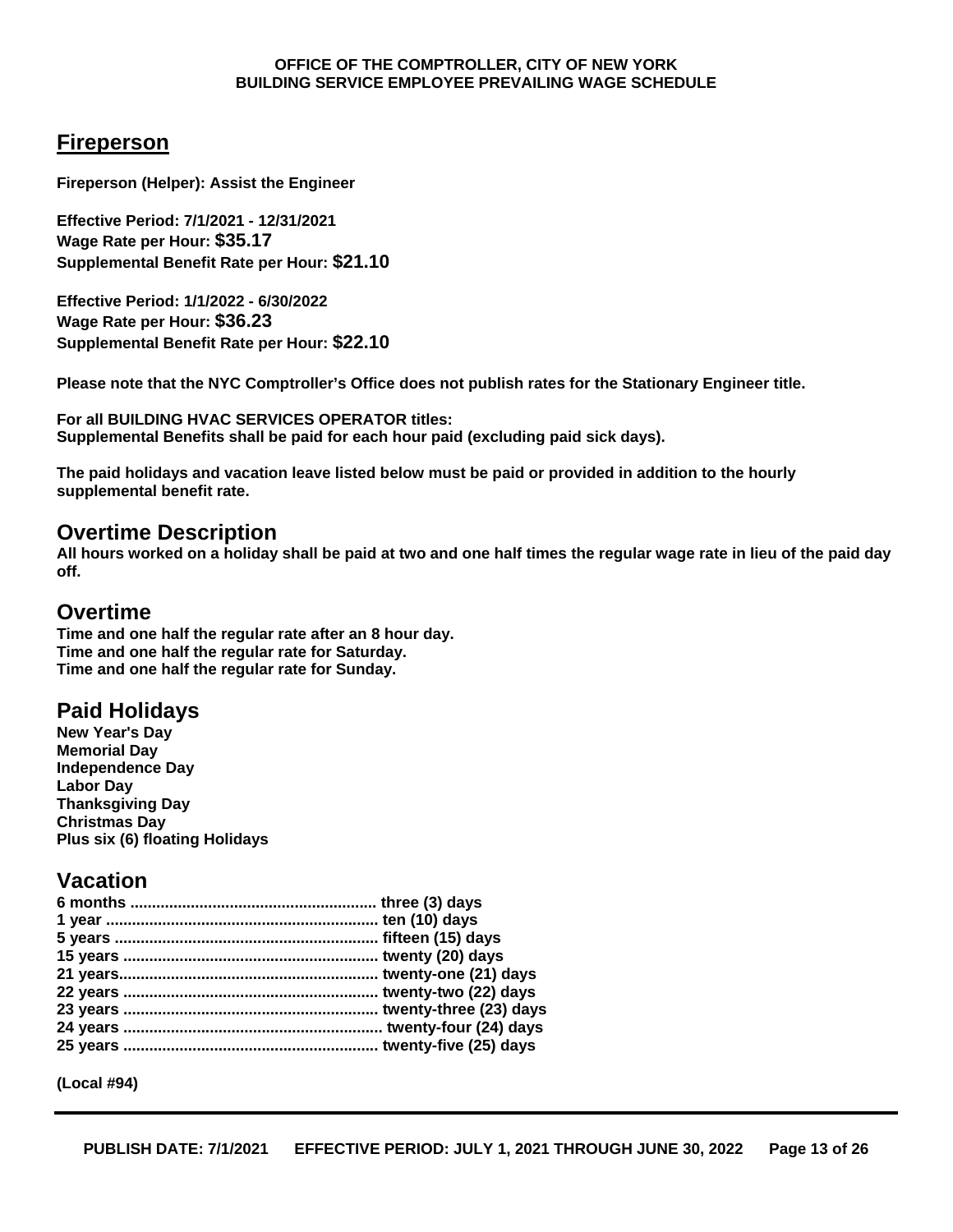# <span id="page-13-0"></span>**CLEANER (PARKING GARAGE)**

## **Garage Cleaner**

**Effective Period: 7/1/2021 - 6/30/2022 Wage Rate per Hour: \$16.11 Supplemental Benefit Rate per Hour: \$2.16**

## **Overtime**

**Time and one half the regular rate after an 8 hour day. Time and one half the regular hourly rate after 40 straight time hours in any work week.**

**(Based on data from NYS Department of Labor Occupational Employment Statistics and US Department of Labor Bureau of Labor Statistics and Minimum Wage Law)**

# <span id="page-13-1"></span>**FUEL OIL**

# **Fuel Oil, Coal, Fuel Gas, Petroleum Product Chauffeur (5th Year and above)**

**Effective Period: 7/1/2021 - 1/24/2022 Wage Rate per Hour: \$36.96 Supplemental Benefit Rate per Hour: \$25.12**

**Effective Period: 1/25/2022 - 6/30/2022 Wage Rate per Hour: \$37.96 Supplemental Benefit Rate per Hour: \$25.12**

# **Fuel Oil, Coal, Fuel Gas, Petroleum Product Chauffeur (4th Year)**

**Effective Period: 7/1/2021 - 1/24/2022 Wage Rate per Hour: \$34.35 Supplemental Benefit Rate per Hour: \$25.12**

**Effective Period: 1/25/2022 - 6/30/2022 Wage Rate per Hour: \$35.35 Supplemental Benefit Rate per Hour: \$25.12**

# **Fuel Oil, Coal, Fuel Gas, Petroleum Product Chauffeur (3rd Year)**

**Effective Period: 7/1/2021 - 1/24/2022 Wage Rate per Hour: \$32.35**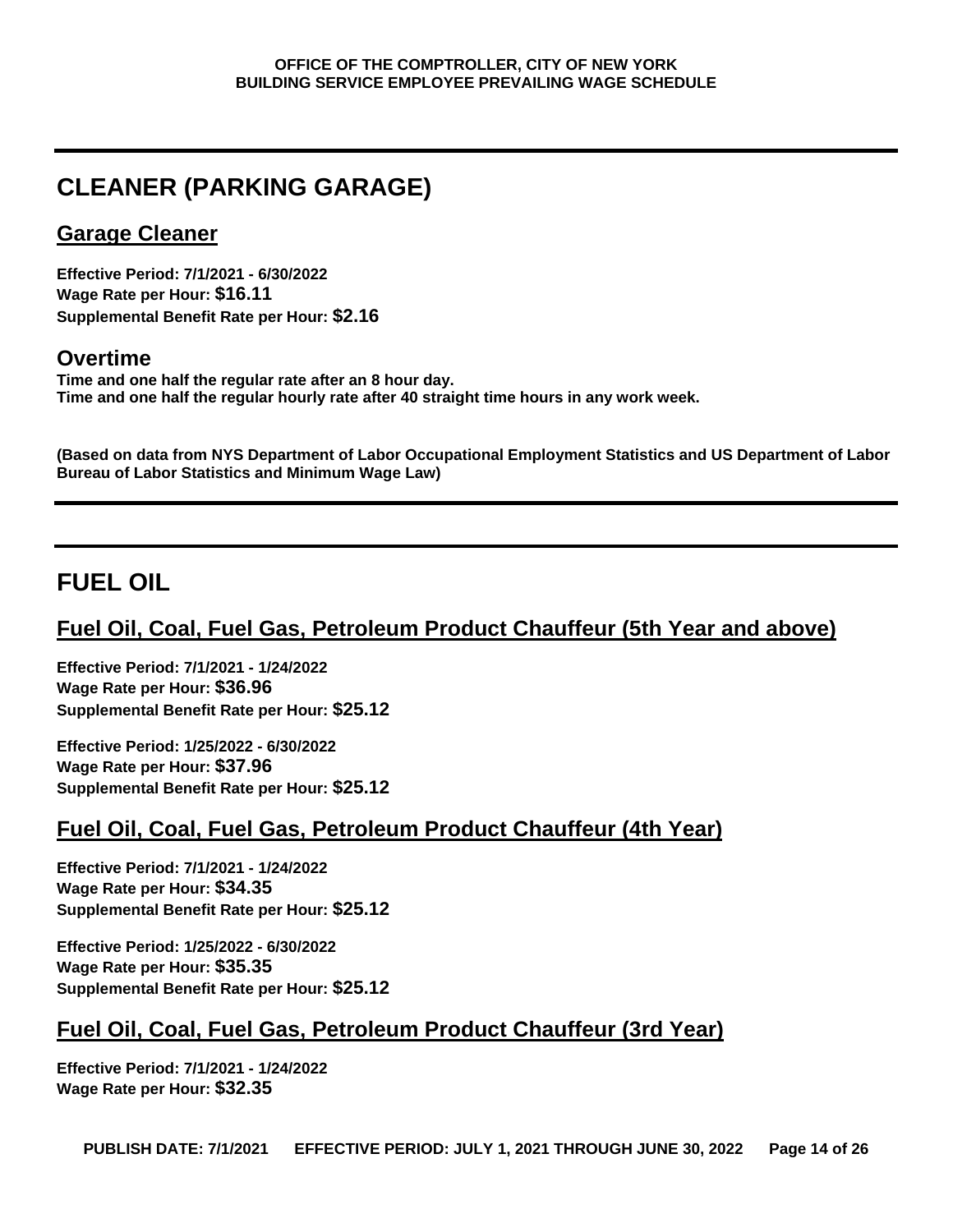**Supplemental Benefit Rate per Hour: \$25.12**

**Effective Period: 1/25/2022 - 6/30/2022 Wage Rate per Hour: \$33.35 Supplemental Benefit Rate per Hour: \$25.12**

## **Fuel Oil, Coal, Fuel Gas, Petroleum Product Chauffeur (2nd Year)**

**Effective Period: 7/1/2021 - 1/24/2022 Wage Rate per Hour: \$30.35 Supplemental Benefit Rate per Hour: \$25.12**

**Effective Period: 1/25/2022 - 6/30/2022 Wage Rate per Hour: \$31.35 Supplemental Benefit Rate per Hour: \$25.12**

## **Fuel Oil, Coal, Fuel Gas, Petroleum Product Chauffeur (1st Year)**

**Effective Period: 7/1/2021 - 1/24/2022 Wage Rate per Hour: \$28.35 Supplemental Benefit Rate per Hour: \$25.12**

**Effective Period: 1/25/2022 - 6/30/2022 Wage Rate per Hour: \$29.35 Supplemental Benefit Rate per Hour: \$25.12**

**For all FUEL OIL titles:**

**The paid holidays, vacation and sick leave listed below must be paid or provided in addition to the hourly supplemental benefit rate.**

### **Overtime**

**Time and one half the regular rate after an 8 hour day. Time and one half the regular rate for Saturday. Double time the regular rate for Sunday.**

### **Overtime Holidays**

**Double time the regular rate for work on the following holiday(s). Martin Luther King Jr. Day Lincoln's Birthday Washington's Birthday Memorial Day Independence Day Labor Day Columbus Day Election Day Veteran's Day**

**Triple time the regular rate for work on the following holiday(s). New Year's Day Thanksgiving Day**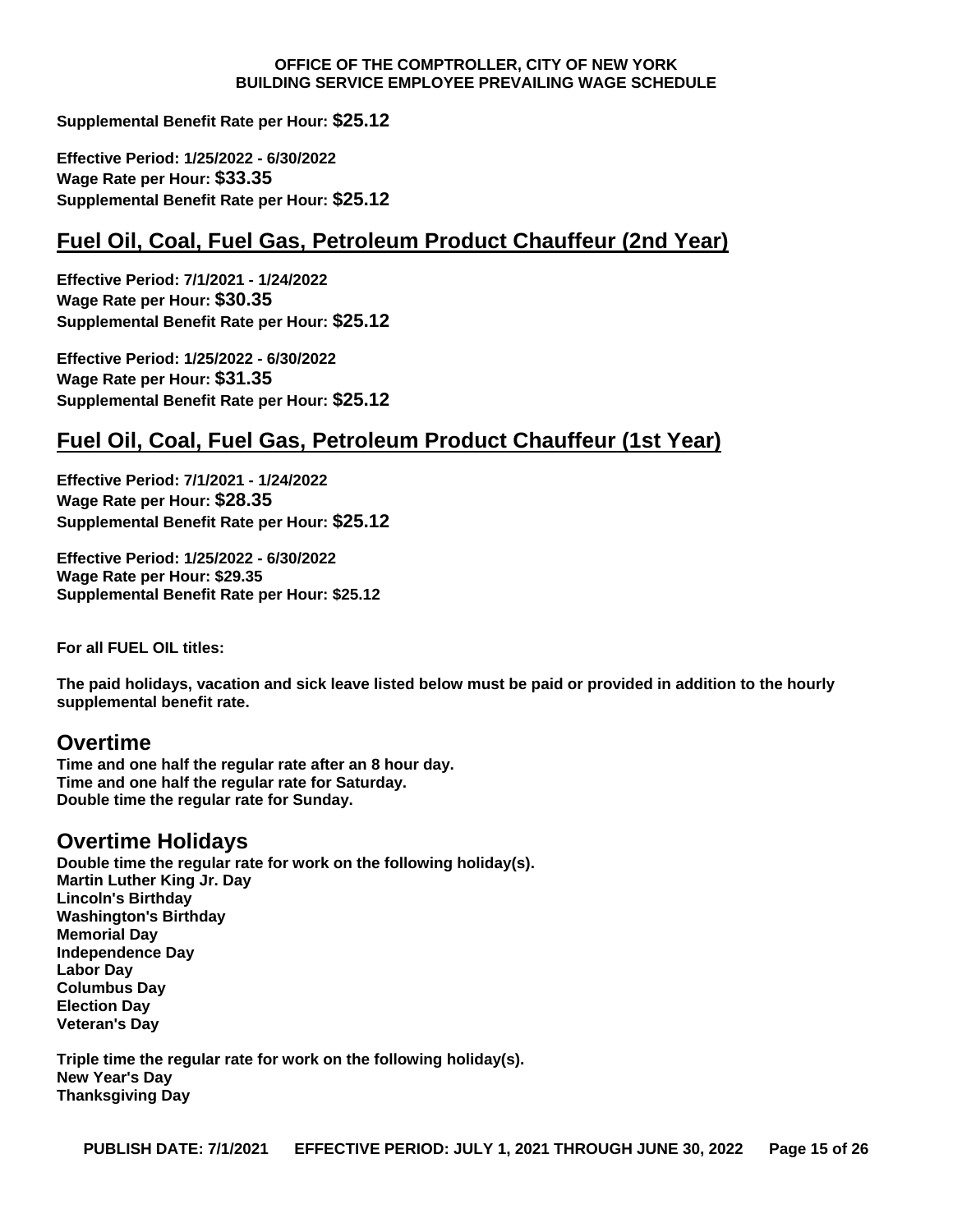**Christmas Day**

## **Paid Holidays**

**New Year's Day Martin Luther King Jr. Day Lincoln's Birthday Washington's Birthday Memorial Day Independence Day Labor Day Columbus Day Election Day Veteran's Day Thanksgiving Day Christmas Day**

## **Vacation**

| 75 days worked, but less than 110 days worked in a calendar yearfive (5) days the following year. |  |
|---------------------------------------------------------------------------------------------------|--|
|                                                                                                   |  |

#### **SICK LEAVE:**

**1 day sick leave earned for each 40 days worked in the preceding calendar year for a maximum of five (5) days per calendar year.**

**(Local #553)**

# <span id="page-15-0"></span>**LANDSCAPING AND GROUNDSKEEPING WORKER**

## **Landscaper / Groundskeeper**

**Effective Period: 7/1/2021 - 6/30/2022 Wage Rate per Hour: \$22.34 Supplemental Benefit Rate per Hour: \$2.16**

## **Tree Trimmers and Pruners**

**Effective Period: 7/1/2021 - 6/30/2022 Wage Rate per Hour: \$36.96 Supplemental Benefit Rate per Hour: \$2.16**

### **Overtime**

**Time and one half the regular rate after an 8 hour day. Time and one half the regular hourly rate after 40 straight time hours in any work week.**

**(Based on data from NYS Department of Labor Occupational Employment Statistics and US Department of Labor Bureau of Labor Statistics)**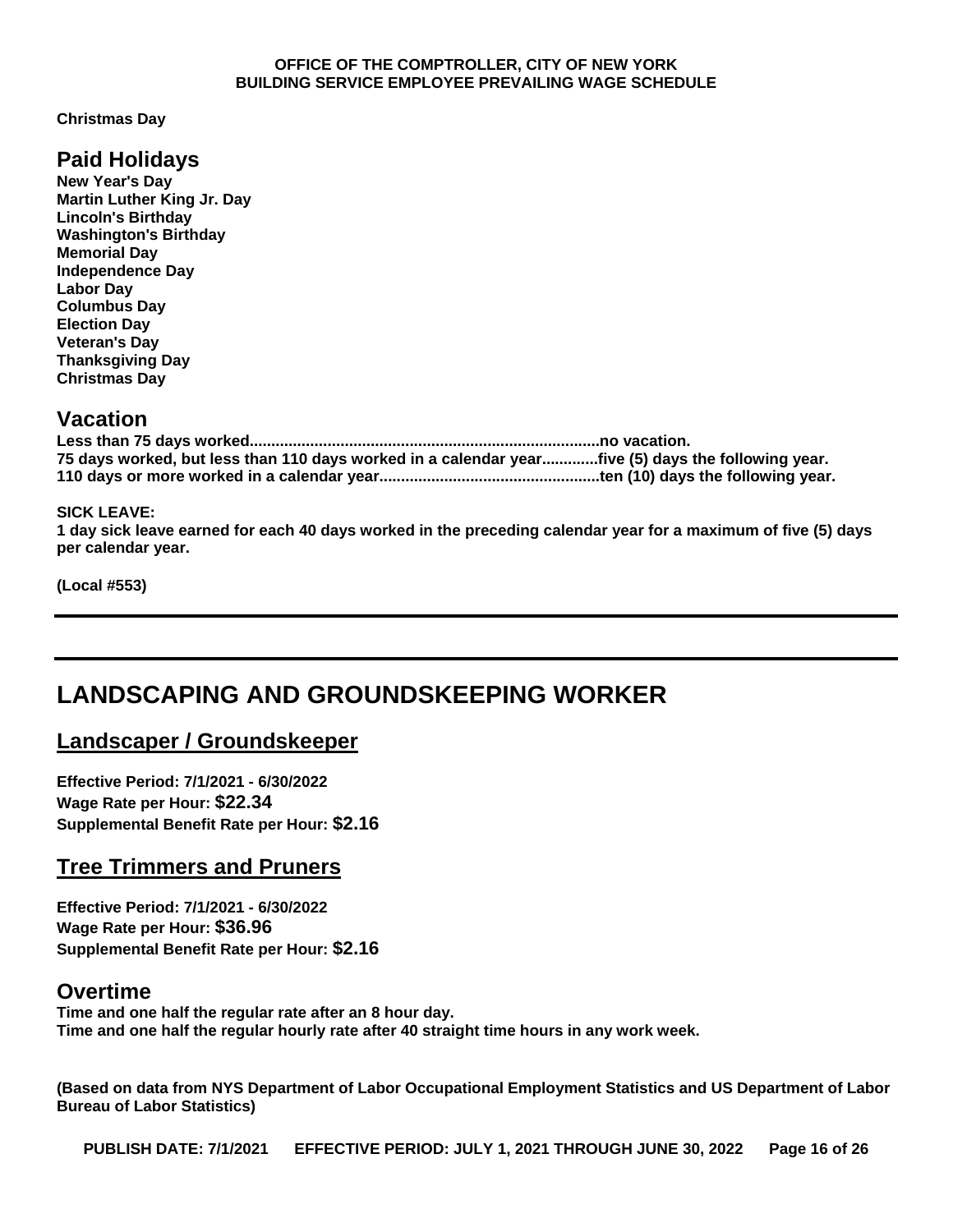# <span id="page-16-0"></span>**LOCKSMITH**

# **Locksmith**

**Effective Period: 7/1/2021 - 6/30/2022 Wage Rate per Hour: \$28.86 Supplemental Benefit Rate per Hour: \$7.08**

## **Overtime**

**Time and one half the regular rate after an 8 hour day. Time and one half the regular hourly rate after 40 straight time hours in any work week.**

**(Based on data from NYS Department of Labor Occupational Employment Statistics and US Department of Labor Bureau of Labor Statistics)**

# <span id="page-16-1"></span>**MAINTENANCE WORKER, MACHINERY**

# **Mechanic**

**Performs routine machinery maintenance and minor repairs.**

**Effective Period: 7/1/2021 - 6/30/2022 Wage Rate per Hour: \$34.01 Supplemental Benefit Rate per Hour: \$7.08**

# **Mechanic Helper**

**Lubricates machinery, cleans and changes parts, assists Mechanics.**

**Effective Period: 7/1/2021 - 6/30/2022 Wage Rate per Hour: \$22.30 Supplemental Benefit Rate per Hour: \$7.08**

## **Overtime**

**Time and one half the regular rate after an 8 hour day. Time and one half the regular hourly rate after 40 straight time hours in any work week.**

**(Based on data from NYS Department of Labor Occupational Employment Statistics and US Department of Labor Bureau of Labor Statistics)**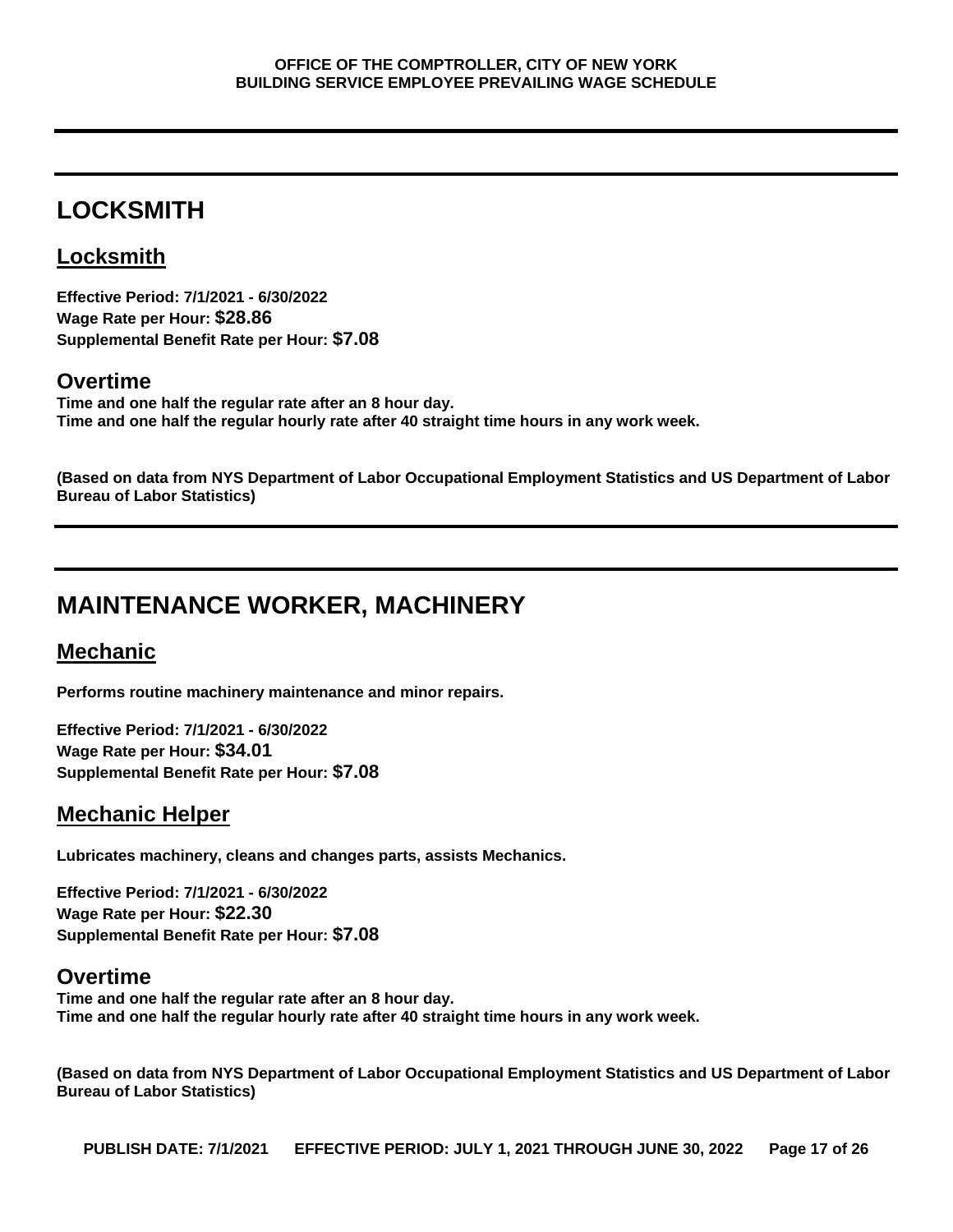# <span id="page-17-0"></span>**MEDICAL WASTE REMOVAL**

## **Driver**

**Effective Period: 7/1/2021 - 3/31/2022 Wage Rate per Hour: \$25.02 Supplemental Benefit Rate per Hour: \$11.98**

**Effective Period: 4/1/2022 - 6/30/2022 Wage Rate per Hour: \$25.97 Supplemental Benefit Rate per Hour: \$12.77**

## **Helper**

**Effective Period: 7/1/2021 - 3/31/2022 Wage Rate per Hour: \$21.27 Supplemental Benefit Rate per Hour: \$11.98**

**Effective Period: 4/1/2022 - 6/30/2022 Wage Rate per Hour: \$22.22 Supplemental Benefit Rate per Hour: \$12.77**

## **Tractor Trailer Driver**

**Effective Period: 7/1/2021 - 3/31/2022 Wage Rate per Hour: \$27.52 Supplemental Benefit Rate per Hour: \$11.98**

**Effective Period: 4/1/2022 - 6/30/2022 Wage Rate per Hour: \$28.47 Supplemental Benefit Rate per Hour: \$12.77**

## **Overtime Description**

**Time and one half the regular hourly rate after an 8 hour day or after 40 straight time hours in any work week. The seventh day of work in a workweek is paid at double time the regular hourly rate. Time and one half the regular hourly rate for work on a holiday plus day's pay for below paid holidays.**

**For all MEDICAL WASTE REMOVAL titles:**

**The paid holidays and vacation leave listed below must be paid or provided in addition to the hourly supplemental benefit rate.**

# **Paid Holidays**

**New Year's Day President's Day**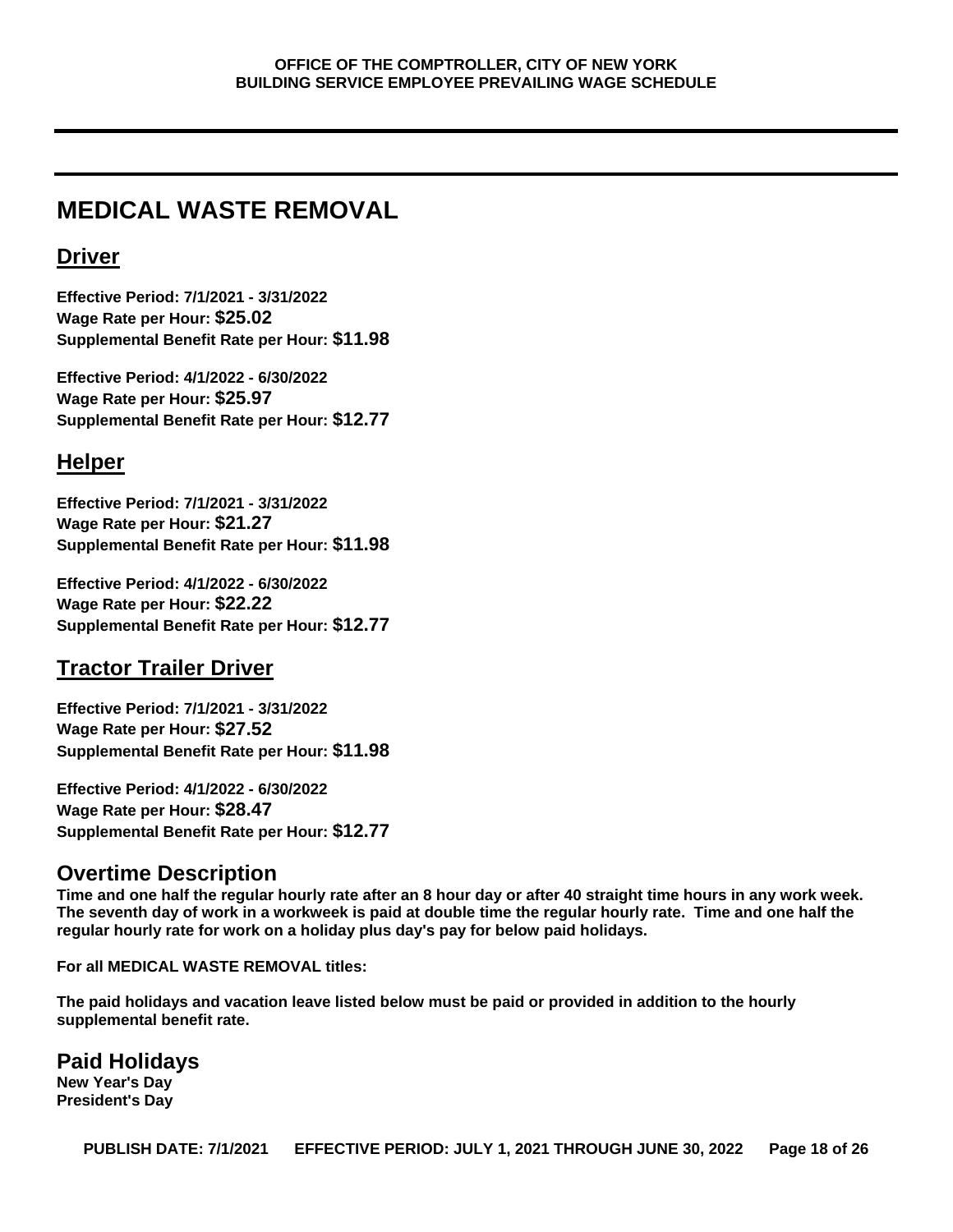**Memorial Day Independence Day Labor Day Thanksgiving Day Christmas Day**

## **Vacation**

| 5 years of service but less than ten years | fifteen (15) days.     |
|--------------------------------------------|------------------------|
|                                            | sixteen (16) days.     |
|                                            | seventeen (17) days.   |
|                                            | eighteen (18) days.    |
|                                            | nineteen (19) days.    |
|                                            | twenty (20) days.      |
| 20 years                                   | twenty-one (21) days   |
|                                            | twenty-two (22) days.  |
|                                            | twenty-three (23) days |
|                                            | twenty-four (24) days. |
|                                            | twenty-five (25) days. |
| <b>Plus 2 Personal Days</b>                |                        |

**(Local #813)**

# <span id="page-18-0"></span>**MOVER - OFFICE FURNITURE AND EQUIPMENT**

## **Heavy and Tractor Trailer Truck Driver**

**Tractor-trailer combination or a truck with a capacity of at least 26,000 pounds Gross Vehicle Weight (GVW)**

**Effective Period: 7/1/2021 - 6/30/2022 Wage Rate per Hour: \$30.88 Supplemental Benefit Rate per Hour: \$5.68**

## **Light Truck Driver**

**Effective Period: 7/1/2021 - 6/30/2022 Wage Rate per Hour: \$23.22 Supplemental Benefit Rate per Hour: \$5.68**

## **Laborer and Freight, Stock, and Material Mover, Hand**

**Effective Period: 7/1/2021 - 6/30/2022 Wage Rate per Hour: \$19.59 Supplemental Benefit Rate per Hour: \$5.68**

## **Packer and Packager, Hand**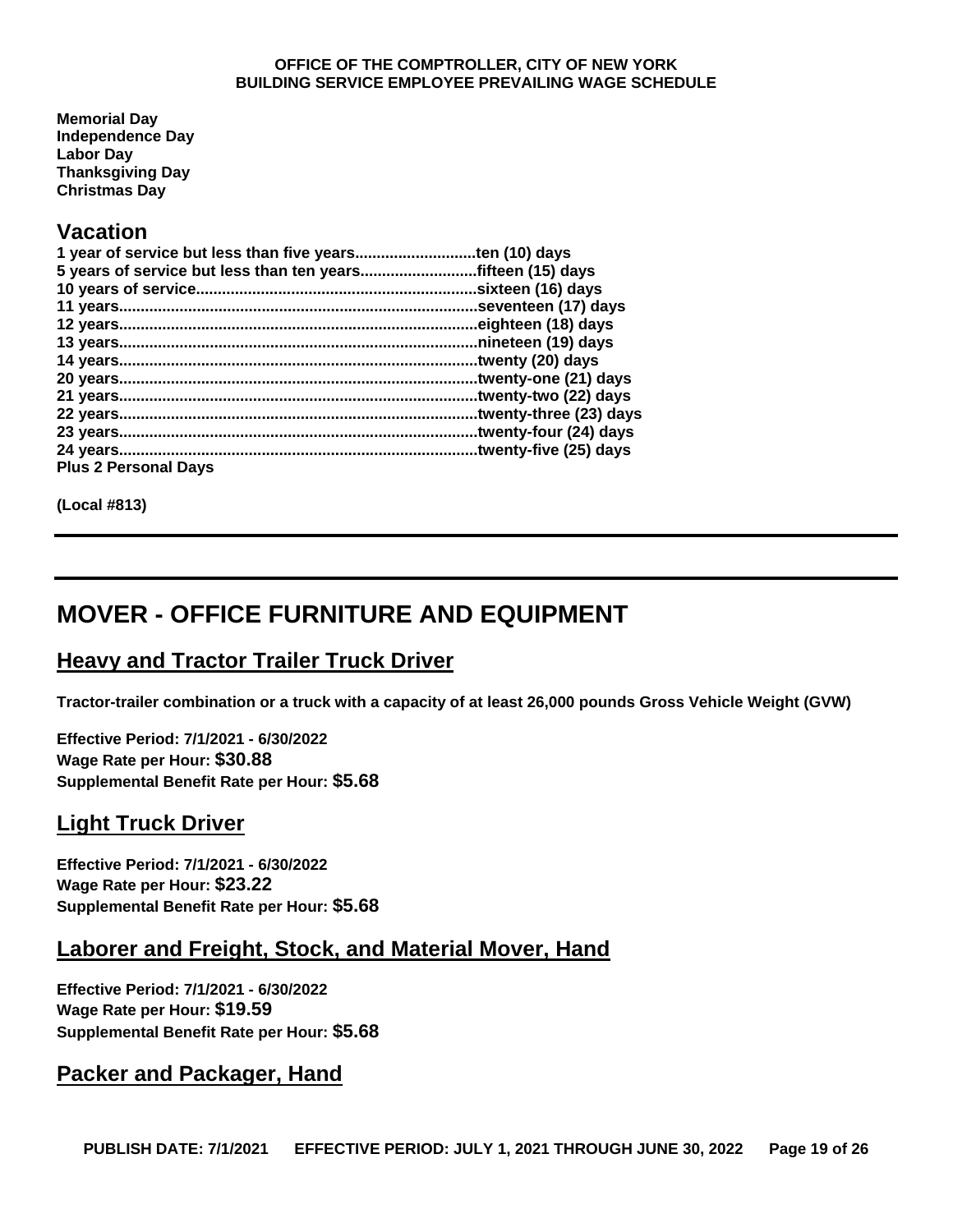**Packs, wraps and labels office furniture and equipment and loads it onto dollies and into elevators.**

**Effective Period: 7/1/2021 - 6/30/2022 Wage Rate per Hour: \$16.28 Supplemental Benefit Rate per Hour: \$5.68**

#### **Overtime**

**Time and one half the regular rate after an 8 hour day. Time and one half the regular hourly rate after 40 straight time hours in any work week.**

**(Based on data from NYS Department of Labor Occupational Employment Statistics and US Department of Labor Bureau of Labor Statistics and Minimum Wage Law)**

# <span id="page-19-0"></span>**REFUSE REMOVER**

### **Refuse Remover**

**Effective Period: 7/1/2021 - 6/30/2022 Wage Rate per Hour: \$32.90 Supplemental Benefit Rate per Hour: \$5.68**

#### **Overtime**

**Time and one half the regular rate after an 8 hour day. Time and one half the regular hourly rate after 40 straight time hours in any work week.**

**(Based on data from NYS Department of Labor Occupational Employment Statistics and US Department of Labor Bureau of Labor Statistics)**

# <span id="page-19-1"></span>**SECURITY GUARD (ARMED)**

## **Security Guard (Armed)**

**Effective Period: 7/1/2021 - 12/31/2021 Wage Rate per Hour: \$30.35 Supplemental Benefit Rate per Hour: \$6.91 Supplemental Note: for new employee 0-120 days of employment - \$6.36; for new employee 121 days - 2 years of employment - \$6.47**

**Effective Period: 1/1/2022 - 6/30/2022 Wage Rate per Hour: \$30.35 Supplemental Benefit Rate per Hour: \$7.26**

**PUBLISH DATE: 7/1/2021 EFFECTIVE PERIOD: JULY 1, 2021 THROUGH JUNE 30, 2022 Page 20 of 26**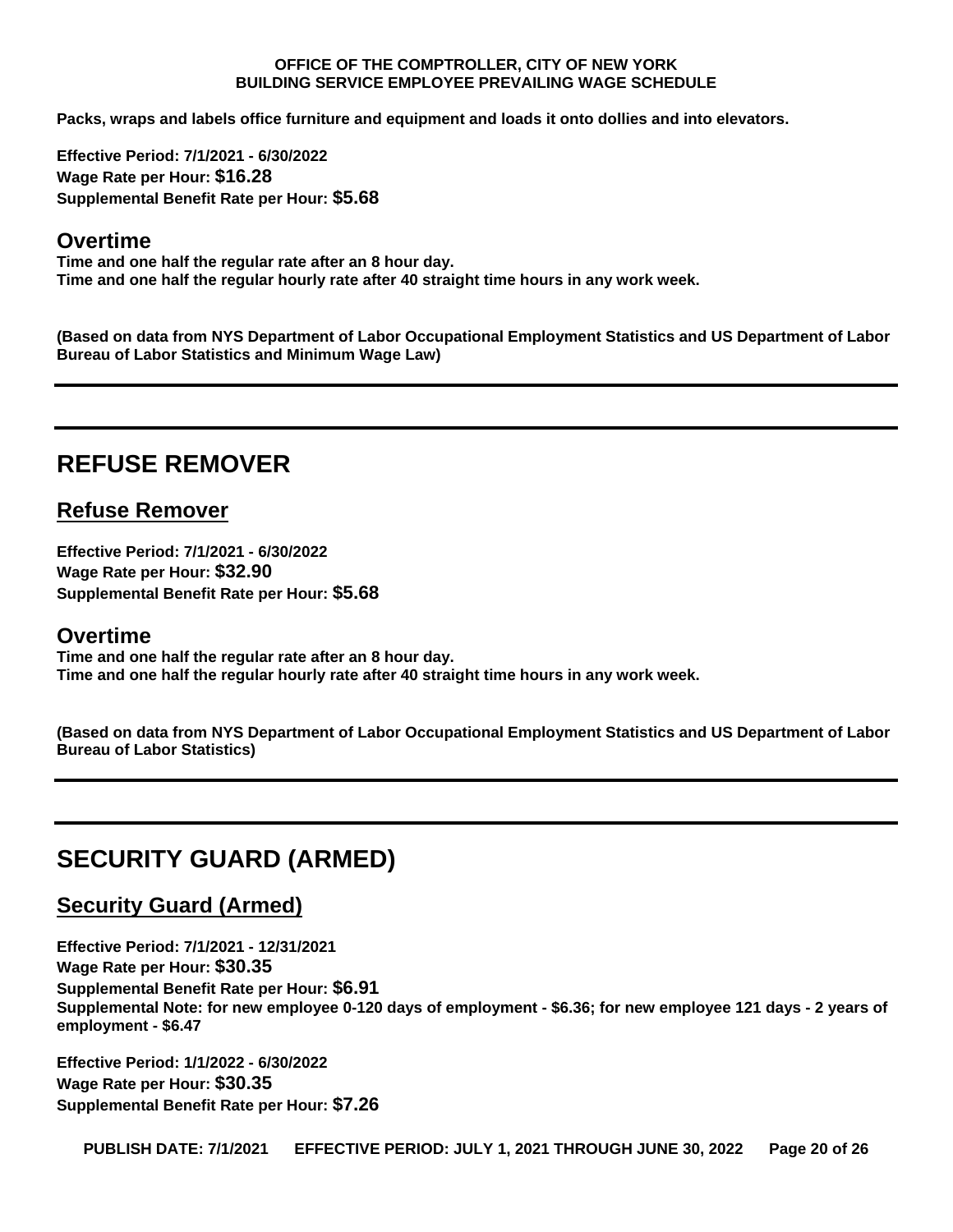**Supplemental Note: for new employee 0-120 days of employment - \$6.71; for new employee 121 days - 2 years of employment - \$6.82**

## **Overtime Description**

**If President's Day is not observed, then the employer may substitute another holiday not listed below. If an employer observes a holiday not listed they may substitute said holiday with one on the list. A guard is eligible for Paid Holidays after one year of continuous employment.**

**A guard who works a holiday is paid the regular rate plus receives the paid holiday.**

**For all Security Guard (Armed) titles:**

**Supplemental Benefits shall be paid for each hour paid, up to forty (40) paid hours per week.**

**Months of employment shall be defined as an Employee's length of service with the Employer or at the Facility, whichever is greater.**

**The paid holidays, vacation and sick leave listed below must be paid or provided in addition to the hourly supplemental benefit rate.**

## **Overtime**

**Time and one half the regular rate after an 8 hour day. Time and one half the regular hourly rate after 40 straight time hours in any work week.**

## **Paid Holidays**

**New Year's Day Martin Luther King Jr. Day President's Day Memorial Day Independence Day Labor Day Thanksgiving Day Christmas Day Personal Day**

## **Vacation**

| <b>Months on payroll</b> | <b>Vacation with Pay</b> |
|--------------------------|--------------------------|
| 6                        | 3 days                   |
| 12                       | 1 week                   |
| 24                       | 2 weeks                  |
| 60                       | 3 weeks                  |
| 180                      | 4 weeks                  |
| 300                      | 5 weeks                  |
|                          |                          |

**Sick Leave**

**0 - 120 days of employment, employees will accumulate one (1) hour for every thirty (30) hours worked 121 days - 36 months of employment, employees will receive five (5) paid sick days 36 months or more of employment, employees will receive six (6) paid sick days**

**If, pursuant to U.S. Centers for Disease Control and Prevention, NYS Department of Health, and/or NYC Department of Health and Mental Hygiene guidelines, an Employer directs an employee or employees to selfquarantine or self-isolate because of a worksite exposure to COVID-19, such employee will be paid two (2) weeks of paid leave without reduction of any such affected employee's existing paid leave entitlements.**

**(Local #32B/J)**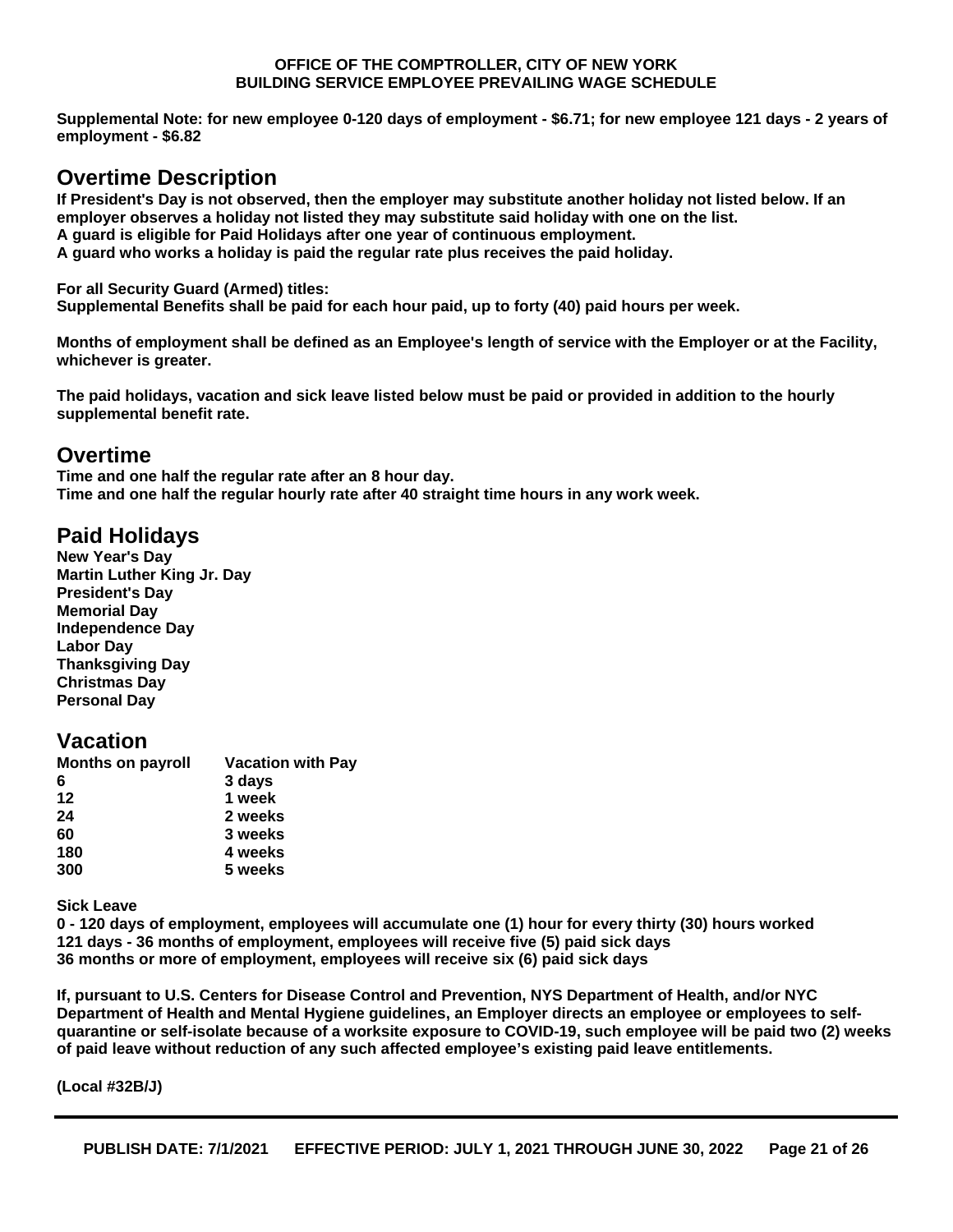# <span id="page-21-0"></span>**SECURITY GUARD (UNARMED)**

**(Security Guards in residential buildings are limited to monitoring and patrolling the interior and exterior of the building premises for the purpose of protecting the safety and property of the building, its residents, visitors and employees.)**

# **Security Guard (Unarmed) 0 - 36 months**

**Effective Period: 7/1/2021 - 12/31/2021 Wage Rate per Hour: \$16.02 Supplemental Benefit Rate per Hour: \$6.91 Supplemental Note: for new employee 0-120 days of employment - \$6.36, for new employee 121 days – 2 years of employment - \$6.47**

**Effective Period: 1/1/2022 - 6/30/2022 Wage Rate per Hour: \$16.02 Supplemental Benefit Rate per Hour: \$7.26 Supplemental Note: for new employee 0-120 days of employment - \$6.71, for new employee 121 days – 2 years of employment - \$6.82**

## **Security Guard (Unarmed)**

**Effective Period: 7/1/2021 - 12/31/2021 Wage Rate per Hour: \$18.85 Supplemental Benefit Rate per Hour: \$6.91**

**Effective Period: 1/1/2022 - 6/30/2022 Wage Rate per Hour: \$18.85 Supplemental Benefit Rate per Hour: \$7.26**

# **Overtime Description**

**If President's Day is not observed, then the employer may substitute another holiday not listed below. If an employer observes a holiday not listed they may substitute said holiday with one on the list. A guard is eligible for Paid Holidays after one year of continuous employment. A guard who works a holiday is paid the regular rate plus receives the paid holiday.**

**For all Security Guard (Unarmed) titles: Supplemental Benefits shall be paid for each hour paid, up to forty (40) paid hours per week.**

**New Hire: Shall be defined as an employee who has not worked any hours with the Employer or at the Facility during the previous six-month period. Months of employment shall be defined as an Employee's length of service with the Employer or at the Facility,** 

**whichever is greater.**

**The paid holidays, vacation and sick leave listed below must be paid or provided in addition to the hourly supplemental benefit rate.**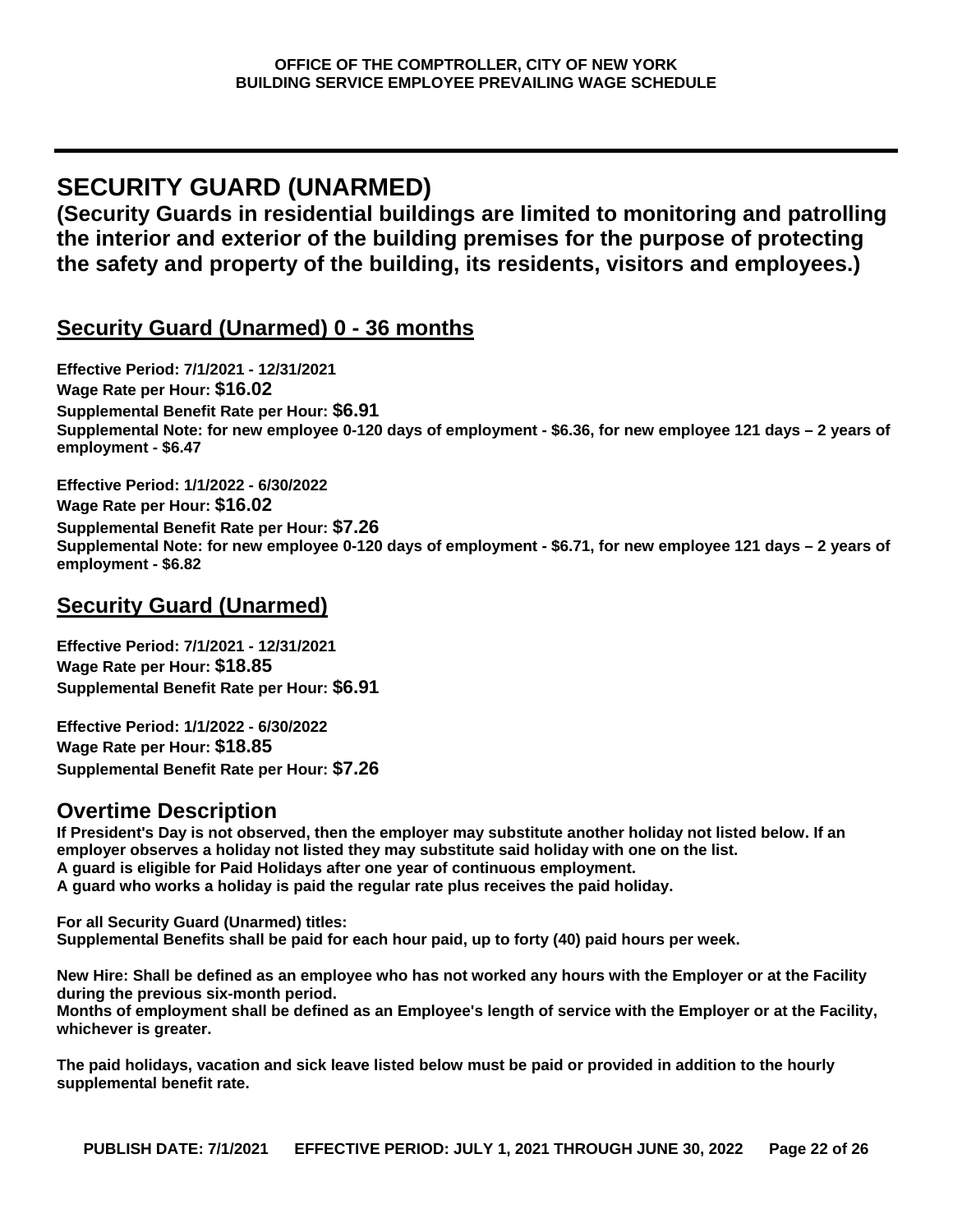## **Overtime**

**Time and one half the regular rate after an 8 hour day. Time and one half the regular hourly rate after 40 straight time hours in any work week.**

## **Paid Holidays**

**New Year's Day Martin Luther King Jr. Day President's Day Memorial Day Independence Day Labor Day Thanksgiving Day Christmas Day Personal Day**

### **Vacation**

| <b>Months on payroll</b> | <b>Vacation with Pay</b> |
|--------------------------|--------------------------|
| 6                        | 3 days                   |
| 12                       | 1 week                   |
| 24                       | 2 weeks                  |
| 60                       | 3 weeks                  |
| 180                      | 4 weeks                  |
| 300                      | 5 weeks                  |
|                          |                          |

**Sick Leave**

**0 - 120 days of employment, employees will accumulate one (1) hour for every thirty (30) hours worked 121 days - 36 months of employment, employees will receive five (5) paid sick days 36 months or more of employment, employees will receive six (6) paid sick days**

**If, pursuant to U.S. Centers for Disease Control and Prevention, NYS Department of Health, and/or NYC Department of Health and Mental Hygiene guidelines, an Employer directs an employee or employees to selfquarantine or self-isolate because of a worksite exposure to COVID-19, such employee will be paid two (2) weeks of paid leave without reduction of any such affected employee's existing paid leave entitlements.**

**(Local #32B/J)**

# <span id="page-22-0"></span>**WINDOW CLEANER**

## **Window Cleaner**

**Effective Period: 7/1/2021 - 12/31/2021 Wage Rate per Hour: \$30.77 Supplemental Benefit Rate per Hour: \$13.80 Supplemental Note: for new hire 0-3 months of employment - \$0.00**

**Effective Period: 1/1/2022 - 6/30/2022 Wage Rate per Hour: \$30.77 Supplemental Benefit Rate per Hour: \$14.36 Supplemental Note: for new hire 0-3 months of employment - \$0.00**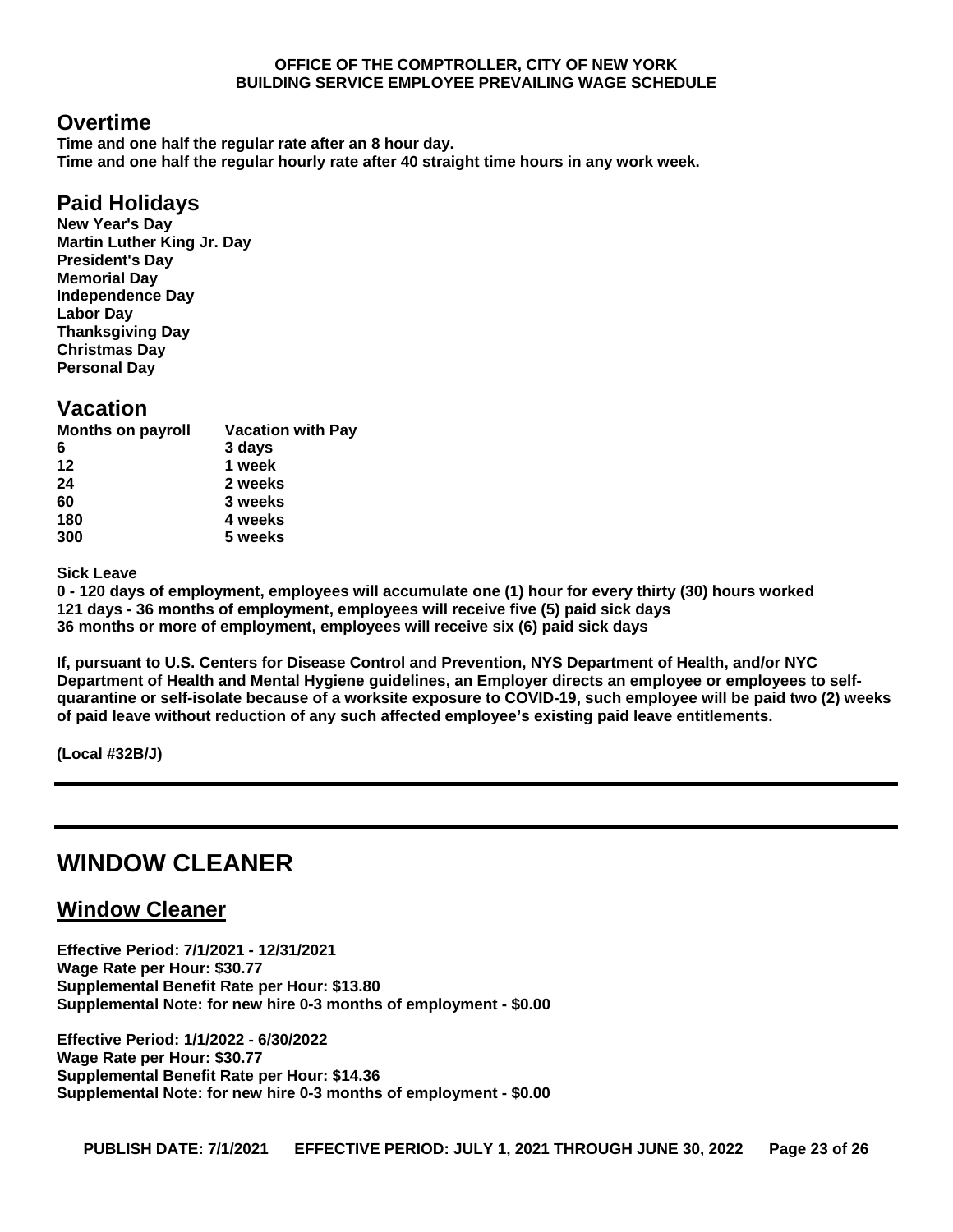## **Power Operated Scaffolds, Manual Scaffolds, and Boatswain Chairs**

**Effective Period: 7/1/2021 - 12/31/2021 Wage Rate per Hour: \$33.52 Supplemental Benefit Rate per Hour: \$13.80 Supplemental Note: for new hire 0-3 months of employment - \$0.00**

**Effective Period: 1/1/2022 - 6/30/2022 Wage Rate per Hour: \$33.52 Supplemental Benefit Rate per Hour: \$14.36 Supplemental Note: for new hire 0-3 months of employment - \$0.00**

### **Window Cleaner Apprentice (0 - 3 months)**

**Effective Period: 7/1/2021 - 12/31/2021 Wage Rate per Hour: \$22.95 Supplemental Benefit Rate per Hour: None** 

**Effective Period: 1/1/2022 - 6/30/2022 Wage Rate per Hour: \$22.95 Supplemental Benefit Rate per Hour: None**

### **Window Cleaner Apprentice (4 - 7 months)**

**Effective Period: 7/1/2021 - 12/31/2021 Wage Rate per Hour: \$24.76 Supplemental Benefit Rate per Hour: \$13.80** 

**Effective Period: 1/1/2022 - 6/30/2022 Wage Rate per Hour: \$24.76 Supplemental Benefit Rate per Hour: \$14.36**

## **Window Cleaner Apprentice (8 - 11 months)**

**Effective Period: 7/1/2021 - 12/31/2021 Wage Rate per Hour: \$26.20 Supplemental Benefit Rate per Hour: \$13.80** 

**Effective Period: 1/1/2022 - 6/30/2022 Wage Rate per Hour: \$26.20 Supplemental Benefit Rate per Hour: \$14.36** 

## **Window Cleaner Apprentice (12 - 15 months)**

**Effective Period: 7/1/2021 - 12/31/2021 Wage Rate per Hour: \$27.67 Supplemental Benefit Rate per Hour: \$13.80** 

**Effective Period: 1/1/2022 - 6/30/2022 Wage Rate per Hour: \$27.67 Supplemental Benefit Rate per Hour: \$14.36**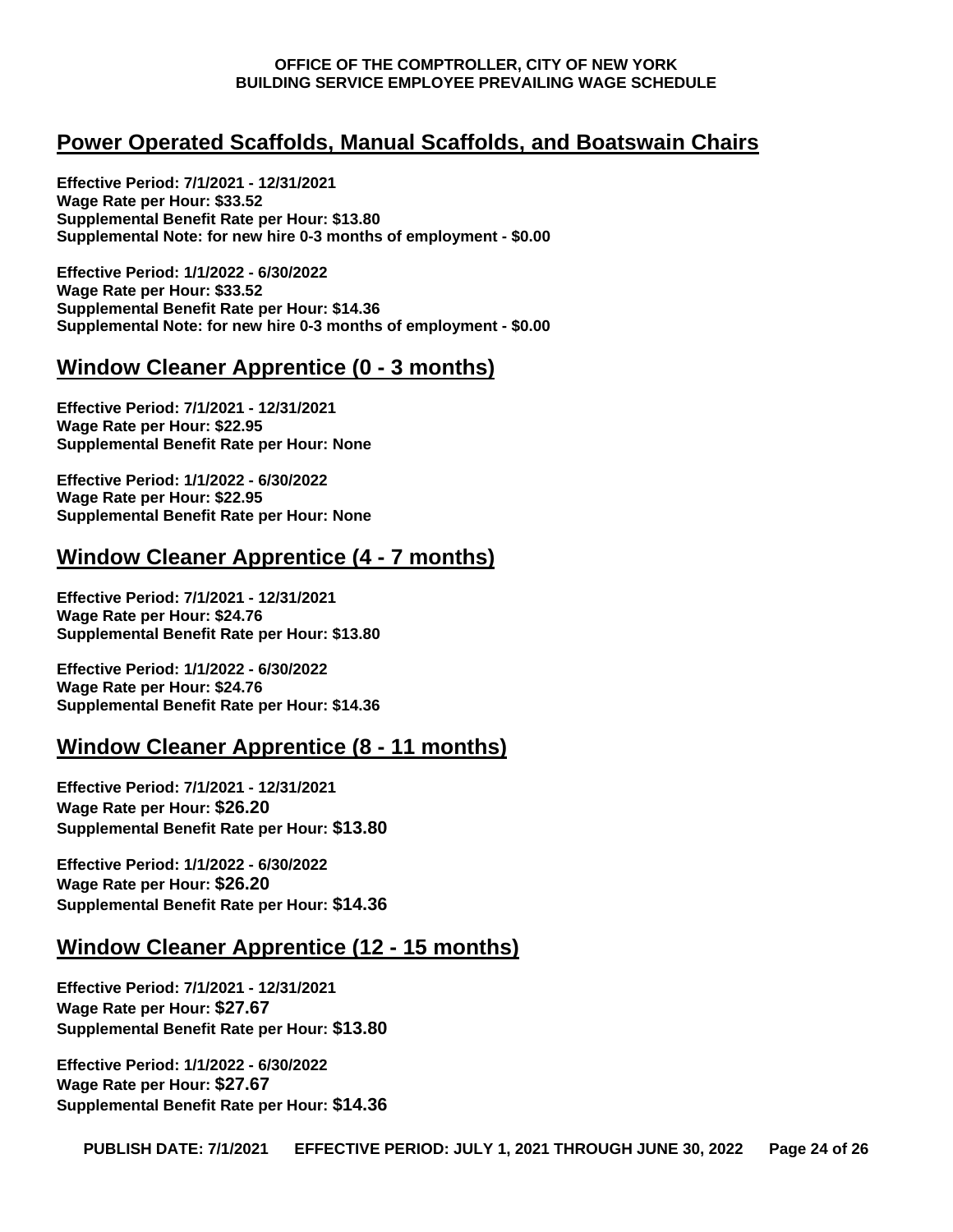## **Window Cleaner Apprentice (16 - 17 months)**

**Effective Period: 7/1/2021 - 12/31/2021 Wage Rate per Hour: \$29.12 Supplemental Benefit Rate per Hour: \$13.80** 

**Effective Period: 1/1/2022 - 6/30/2022 Wage Rate per Hour: \$29.12 Supplemental Benefit Rate per Hour: \$14.36**

**For all WINDOW CLEANER titles:**

**Months of employment shall be defined as an Employee's length of service with the Employer or at the Facility, whichever is greater.**

**Pursuant to Labor Law § 231 (7), only apprentices who are individually registered in a bona fide program to which the employer contractor is a participant, registered with the New York State Department of Labor, may be paid at the apprentice rates. Apprentices who are not so registered or who do not meet the other requirements of Labor Law § 231 (7) must be paid as journey persons.**

**Supplemental Benefits shall be paid for each hour paid, up to forty (40) paid hours per week.**

**The paid holidays, vacation and sick leave listed below must be paid or provided in addition to the hourly supplemental benefit rate.**

### **Overtime**

**Time and one half the regular rate after an 8 hour day. Time and one half the regular rate for Saturday. Double time the regular rate for Sunday. Time and one half the regular rate for work on a holiday plus the day's pay.**

## **Paid Holidays**

**New Year's Day Martin Luther King Jr. Day President's Day Good Friday Memorial Day Independence Day Labor Day Columbus Day Thanksgiving Day Day after Thanksgiving Christmas Day Personal Day**

## **Vacation**